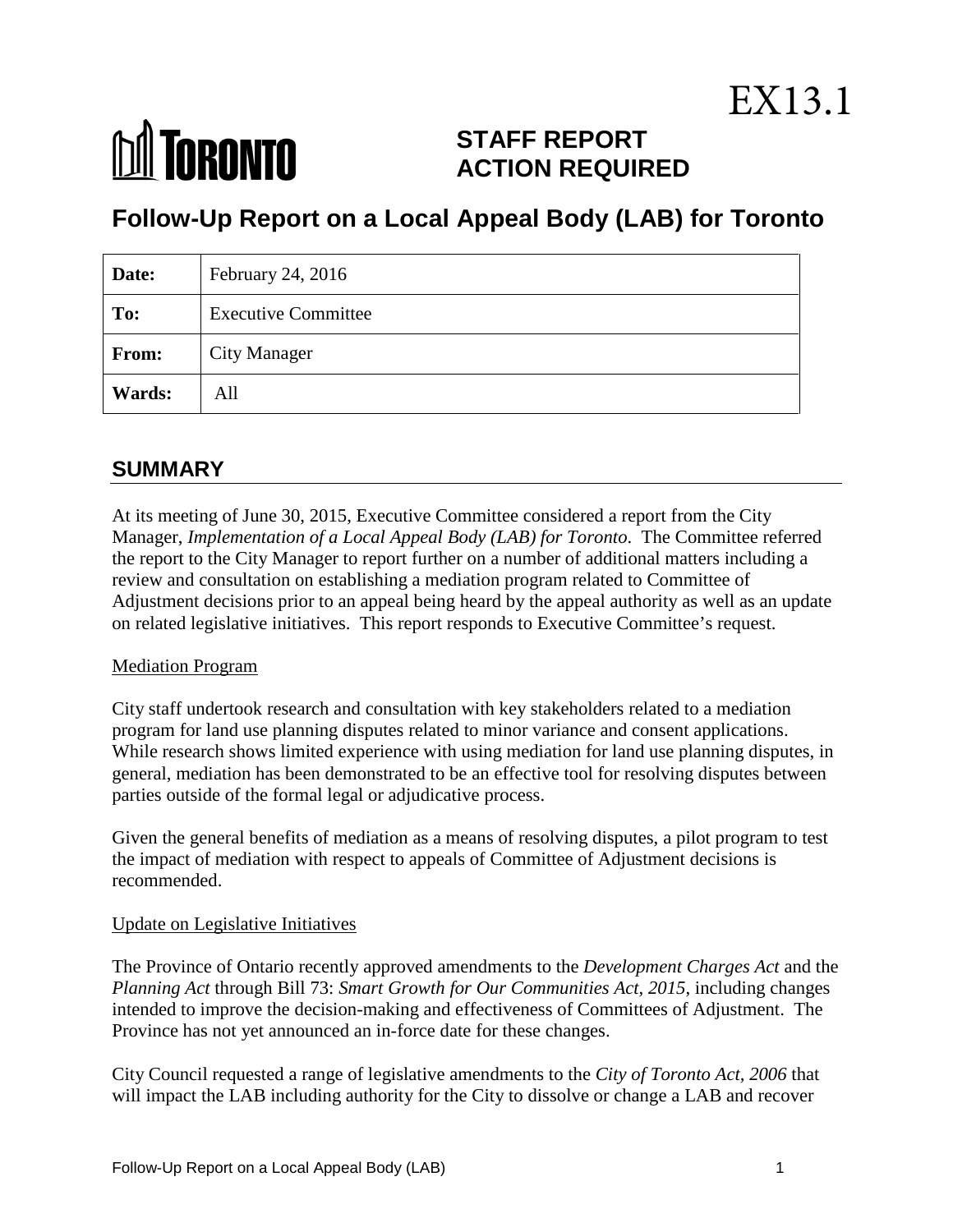the costs of a LAB through the application planning process. It is anticipated that legislative amendments to COTA will be introduced in spring 2016. It is unknown whether the Province will make the changes requested by City Council.

#### Implementing a Local Appeal Body for Toronto

City Council at its June 2014 meeting, approved the establishment of a LAB for Toronto to adjudicate Toronto-based appeals of Committee of Adjustment decisions pursuant to section 45 of the *Planning Act* (related to minor variances) and section 53 of the *Planning Act* (related to consents). The Ontario Municipal Board (OMB) would remain responsible for conducting hearings on appeals related to Official Plan and Zoning By-law amendments, site plan applications and decisions related to subdivisions. If there are related appeals with the OMB and the LAB, the OMB rather than the LAB has jurisdiction to hear all matters.

As instructed by City Council, this report recommends the governance structure, administrative structure, office space requirements, as well as an appeal fee, needed to move forward with the implementation of LAB. The governance and associated implementation details are substantively the same as provided in the report to Executive Committee in June 2015 with the exception of the appeal fee. City staff reviewed the appeal fee and recommend an appeal fee of \$500 rather than \$1000 to ensure reasonable access to persons seeking adjudication.

The implementation of the LAB requires one-time operating costs (\$0.561 million in start-up costs to equip and fit-out office space), \$1.689 million gross and \$1.517 million net in ongoing annual operating costs to operate the LAB, as well as \$1.577 million in capital costs for the construction of the office space and hearing rooms.

In addition to the above costs, an additional \$0.050 million will be required for a Mediation Pilot Project in the North York District that will address disputes on minor variance and consent applications.

Upon adoption of this report, implementation will commence including:

- Recruiting and appointing members and a chair to the LAB;
- Securing and readying space for the LAB to operate;
- Drafting required by-laws and policies for the LAB's consideration; and
- Training and orientation of administrative staff and LAB members.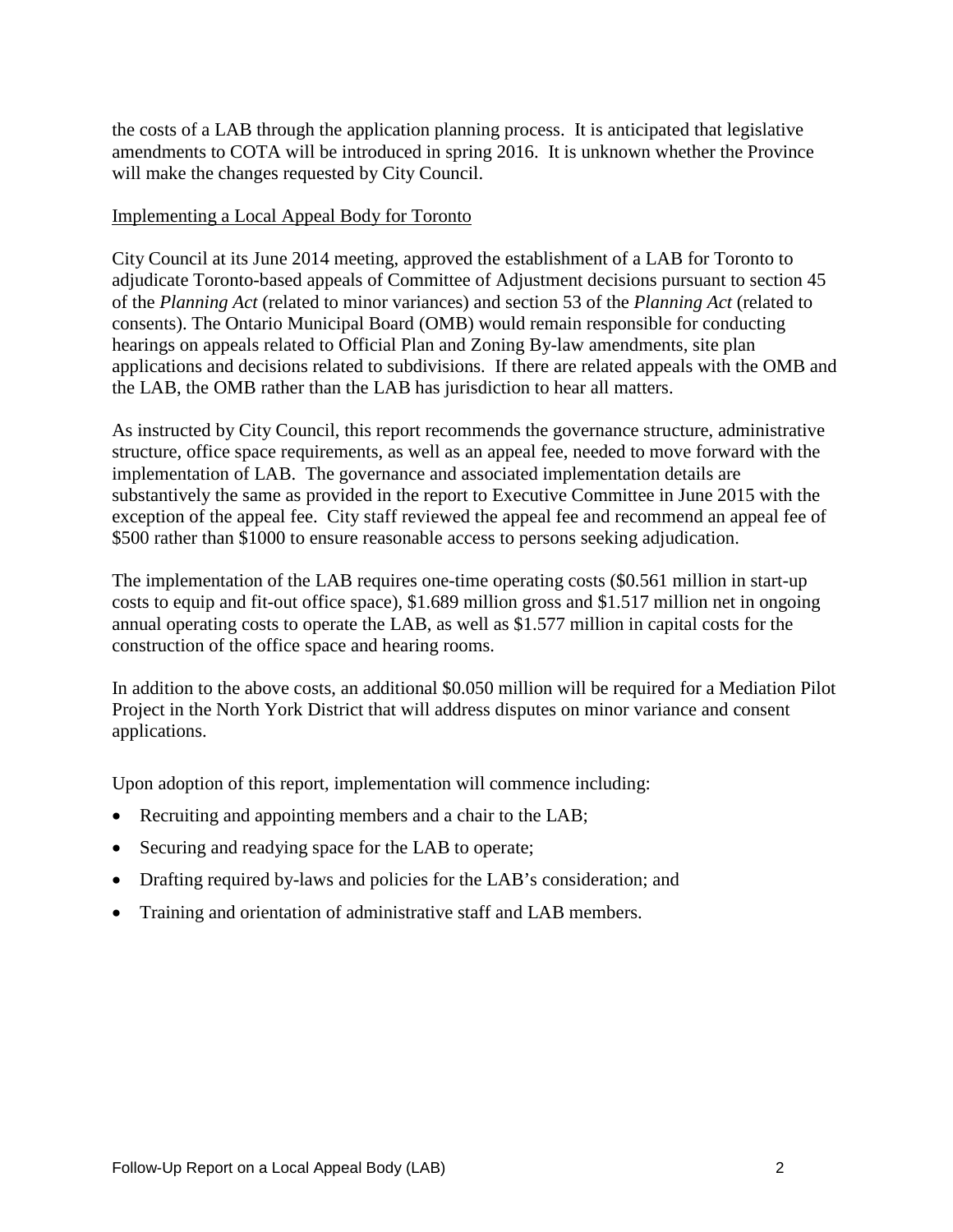# **RECOMMENDATIONS**

#### **The City Manager recommends that:**

- 1. City Council adopt the Local Appeal Body Governance Structure in Attachment 1;
- 2. City Council direct that a separate Toronto Municipal Code Chapter be established for the Local Appeal Body substantially as provided for in Attachment 2 of this report and authorize the City Solicitor to bring forward a By-law implementing the Local Appeal Body once the following activities have been completed to the satisfaction of the City Manager, in consultation with the City Solicitor:
	- a. The LAB Members including a Chair have been appointed by City Council;
	- b. Appropriate space has been secured, equipped and furnished, to accommodate the LAB;
	- c. Orientation and training of Members and staff has been completed; and
	- d. A draft Procedural By-law and draft policies, practices and procedures have been prepared for the LAB's consideration.
- 3. City Council approve a \$500 appeal fee per appellant per hearing, to appeal a minor variance and/or consent decision of the Committee of Adjustment to the Local Appeal Body, and the City Solicitor be authorized to amend Toronto Municipal Code, Chapter 441, Fees and Charges concurrently with a By-law implementing the Local Appeal Body;
- 4. City Council approve a Lease between the City of Toronto (as Tenant) and the Toronto Public Library Board (as Landlord) for premises at 40 Orchard View Boulevard, for use by the Local Appeal Body, substantially on the terms and conditions as set out in Attachment 3 to this Report, and on such other additional or revised terms and conditions as may be mutually agreeable to the Chief Corporate Officer and the City Librarian, in a form acceptable to the City Solicitor, with the Chief Corporate Officer administering and managing the Lease on behalf of the City, including the provisions of any consents, approvals, waivers and notices, including notice of termination, provided that the Chief Corporate Officer may, at any time, refer consideration of such matter to City Council for its determination and direction, and the Lease be subject to Toronto Public Library Board approval;
- 5. City Council authorize the Court Services Division to provide administrative support to the Local Appeal Body and coordinate its implementation;
- 6. City Council approve the transfer of the 2016 operating budget from the Non Program Account for the implementation of the LAB of \$1.536 million gross and \$1.479 million net to the Court Services Operating Budget, as well as an increase in the Court Services approved staff complement by 6 permanent positions, increasing the complement from 282 to 288 positions;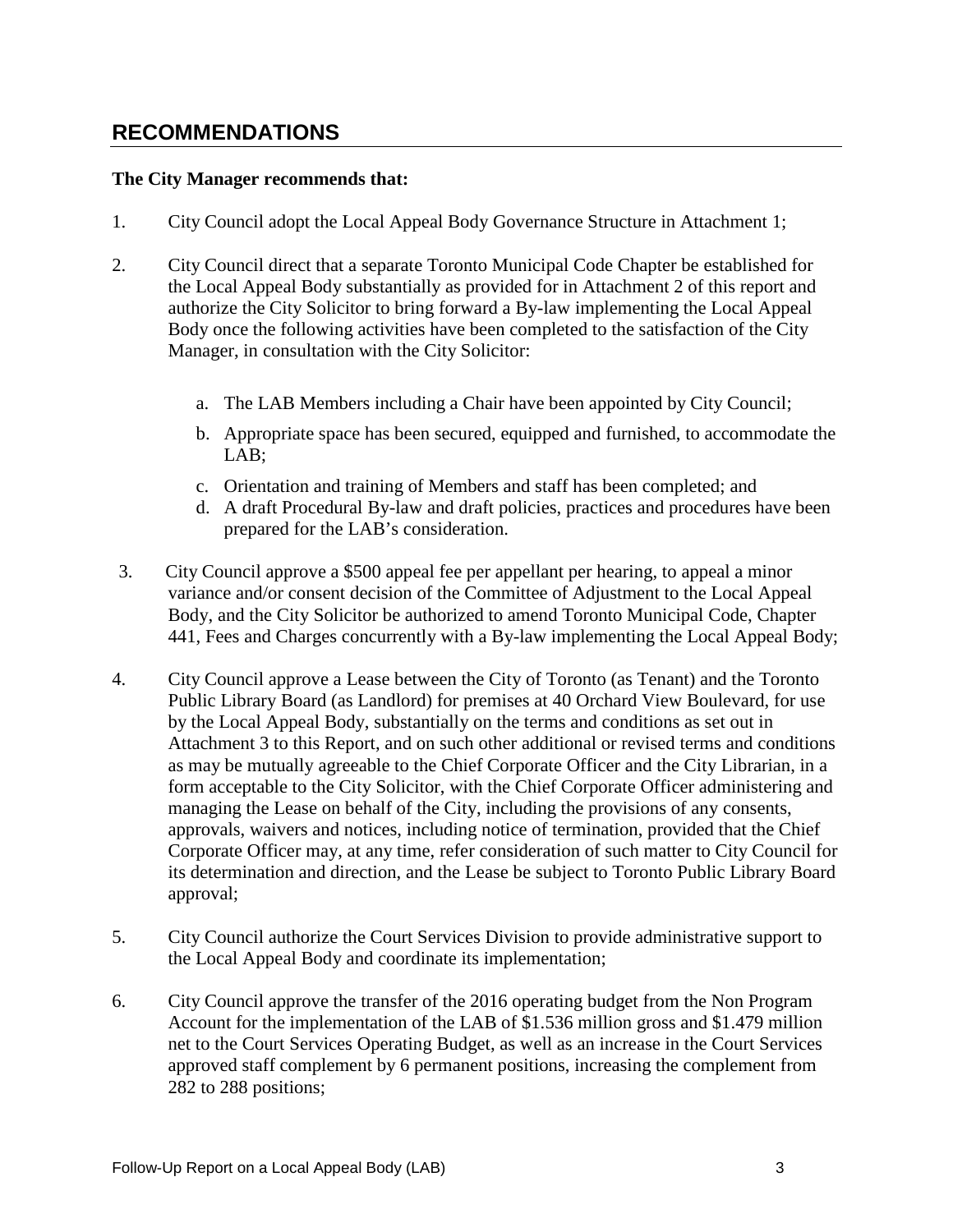- 7. City Council approve the creation of a capital project entitled *Local Appeal Body Facility Renovations* with a total project cost of \$1.577 million as part of the Court Services Capital Program with annual cash flows of \$1.0 million in 2016 and \$0.577 million in 2017; funded from a contribution to capital of \$0.391 million and a contribution of \$1.186 million from the Capital Financing Reserve;
- 8. City Council authorize the City Manager, in consultation with the City Solicitor and the Director of Court Services, to prepare the necessary draft policies, practices and procedures to enable Local Appeal Body hearings for consideration by the Local Appeal Body prior to the commencement of its first hearing;
- 9. City Council establish a Local Appeal Body Nominating Panel, composed of three citizen members appointed by City Council on recommendation of the Civic Appointment Committee, to short-list, interview and recommend candidates directly to City Council for appointment to the Local Appeal Body;
- 10. City Council approve a one-year Mediation Pilot Project in the North York District with respect to minor variance and consent applications and request the City Manager, in consultation with the Director of Court Services, to report back to Planning and Growth Management Committee on the effectiveness of the pilot project in reducing matters appealed to the appeal authority; and
- 11. City Council approve the transfer from the Non Program Account of the 2016 Operating Budget for the Mediation Pilot Project of \$0.050 million gross and net to Court Services Operating Budget.

#### **Implementation Points**

#### Local Appeal Body

Implementation of a Local Appeal Body (LAB) for Toronto will commence upon City Council's approval of this report. Key activities to implement the LAB are summarized below and must be completed prior to its first hearing. It is anticipated that the LAB will be able to commence hearings by October 2016 at the earliest.

#### *Recruitment and Appointment Process*

The City Clerk will begin the process to recruit members including the establishment of a LAB Nominating Panel of three citizens, appointed by City Council on recommendation of the Civic Appointment Committee, to recommend LAB members to City Council for appointment. The LAB Nominating Panel will recommend appointment of members and a Chair to the LAB directly to City Council for approval once completed.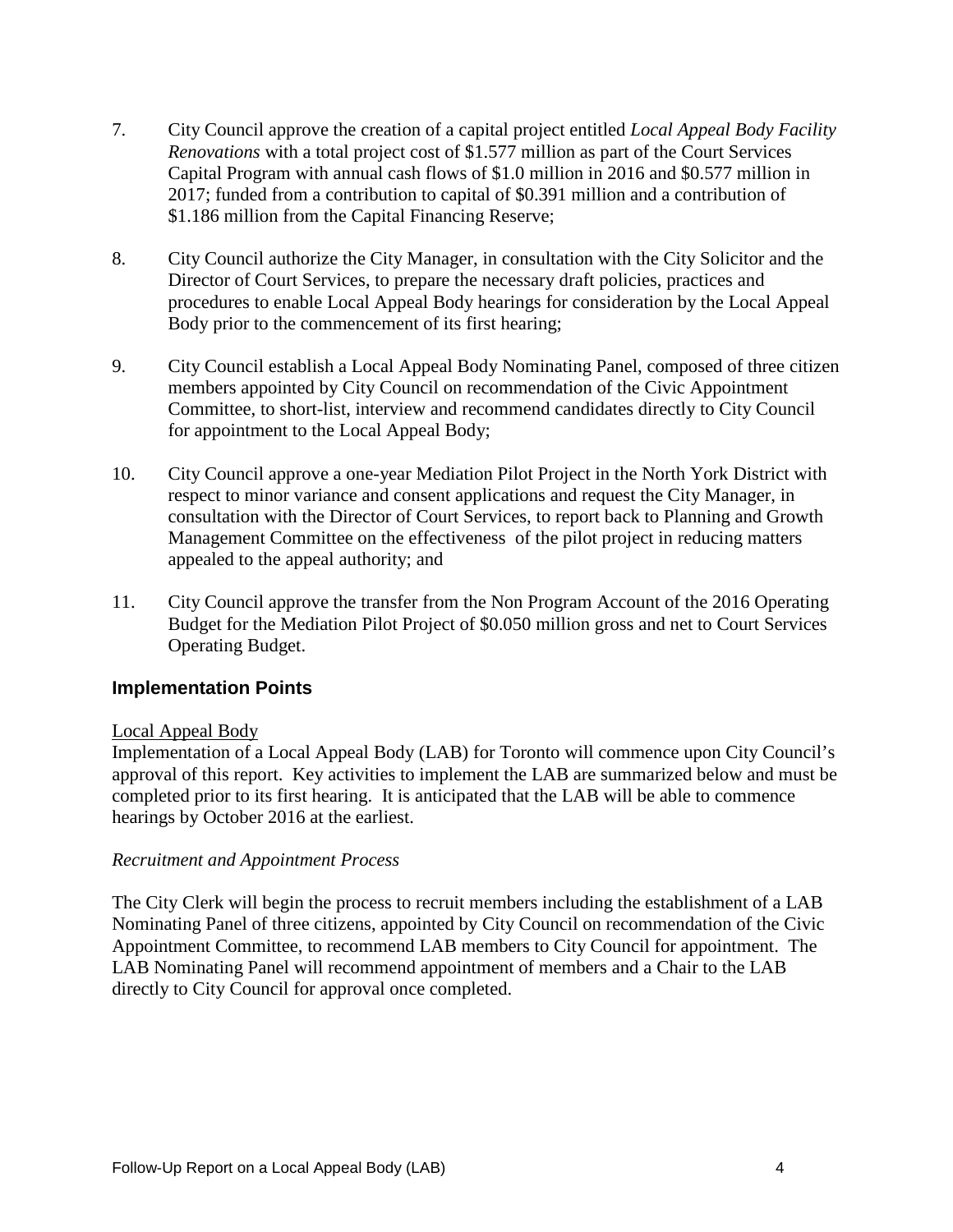#### *Lease Execution, Construction and Facility Readiness*

The Chief Corporate Officer, on behalf of the City, will approve the terms of the Lease with the Toronto Public Library to occupy the space at 40 Orchard View Boulevard on behalf of the LAB and pursuant to the Terms and Conditions substantially set out in Attachment 5 to this report, and commence the required facility renovations.

It is anticipated that the space at 40 Orchard View Boulevard will be ready for occupancy by mid to late 2017. In the interim, the Chief Corporate Officer will seek appropriate temporary space for the LAB to operate for its first 12 to 18 months until the permanent space is ready.

#### *Operational Readiness*

The City Manager, in consultation with the City Solicitor and Director of Court Services, will draft key by-laws and policies for the LAB's consideration when appointed. A draft Procedure By-law has been drafted for the LAB's consideration modelled on the Procedure By-law of the Ontario Municipal Board. Court Services will commence operational readiness, in consultation with the City Manager's Office, and coordinate overall implementation.

The City Solicitor will bring forward an implementation by-law to City Council pursuant to to Subsection 115 of the *City of Toronto Act, 2006* to give effect to the LAB when the following activities are completed:

- City Council has appointed members and a Chair to the LAB;
- Appropriate space has been secured, equipped and furnished to accommodate the LAB's operations;
- A draft Procedural By-law and draft policies, practices and procedures have been prepared for the LAB's consideration; and
- Orientation and training of Members and staff is complete.

#### **Financial Impact**

The implementation of a LAB will require funding for one-time capital and operating start-up costs as well as ongoing operational costs.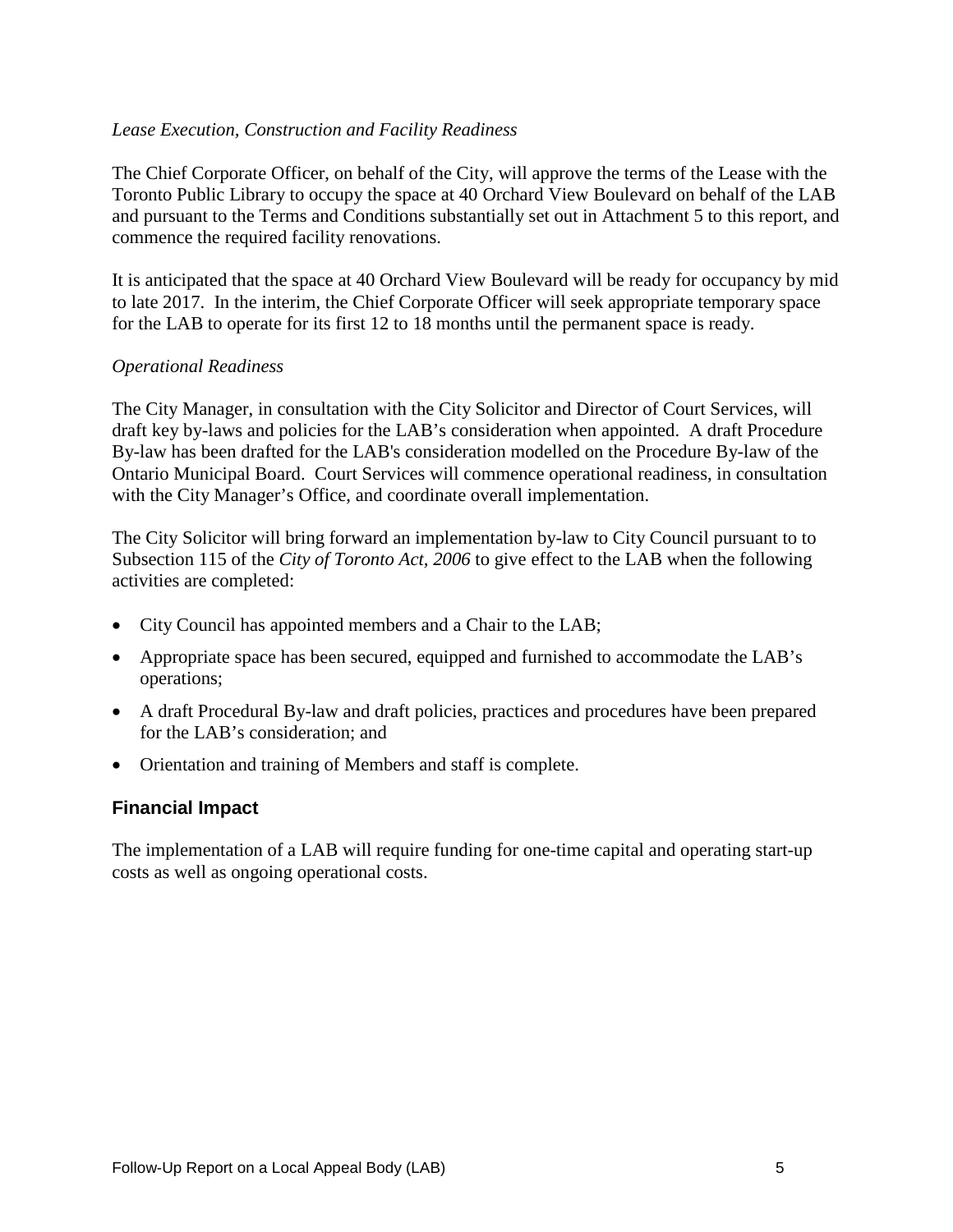#### *Capital Cost Estimates*

Capital funding required for construction of the office space and hearing rooms for the LAB is estimated at \$1.577 million as reflected in the table below:

| <b>Item</b>                                | <b>Cost Estimate (\$000's)</b> |
|--------------------------------------------|--------------------------------|
| <b>Consultant Fees and Building Permit</b> | \$175.0                        |
| <b>Renovation/Construction Costs</b>       | \$1,100.0                      |
| <b>Security Equipment</b>                  | \$50.0                         |
| Contingency                                | \$133.0                        |
| Project Management Fee                     | \$119.0                        |
| <b>Total</b>                               | \$1,577.0                      |

It is recommended that a capital project entitled *Local Appeal Body Facility Renovations* with a total project cost of \$1.577 million be created as part of the Court Services Capital Program, with a cash flow of \$1.0 million in 2016 and \$0.577 million in 2017; funded from a \$0.391 million contribution to capital from the 2016 Operating Budget, with the remaining \$1.186 million funded from the Capital Financing Reserve.

#### *One-Time Start-Up Cost Estimates*

One-time start-up costs for the LAB, including office equipment, furniture, computer and communications related fit-out costs as well as a project coordinator to oversee the initial implementation of the LAB during the first year of operations, are estimated to be \$0.560 million (\$0.524 million in 2016 and \$0.037 million in 2017).

Funding is available in the 2016 Operating Budget (funding for LAB start up and operations in 2016 of \$1.529 million net) for these one-time start-up cost requirements.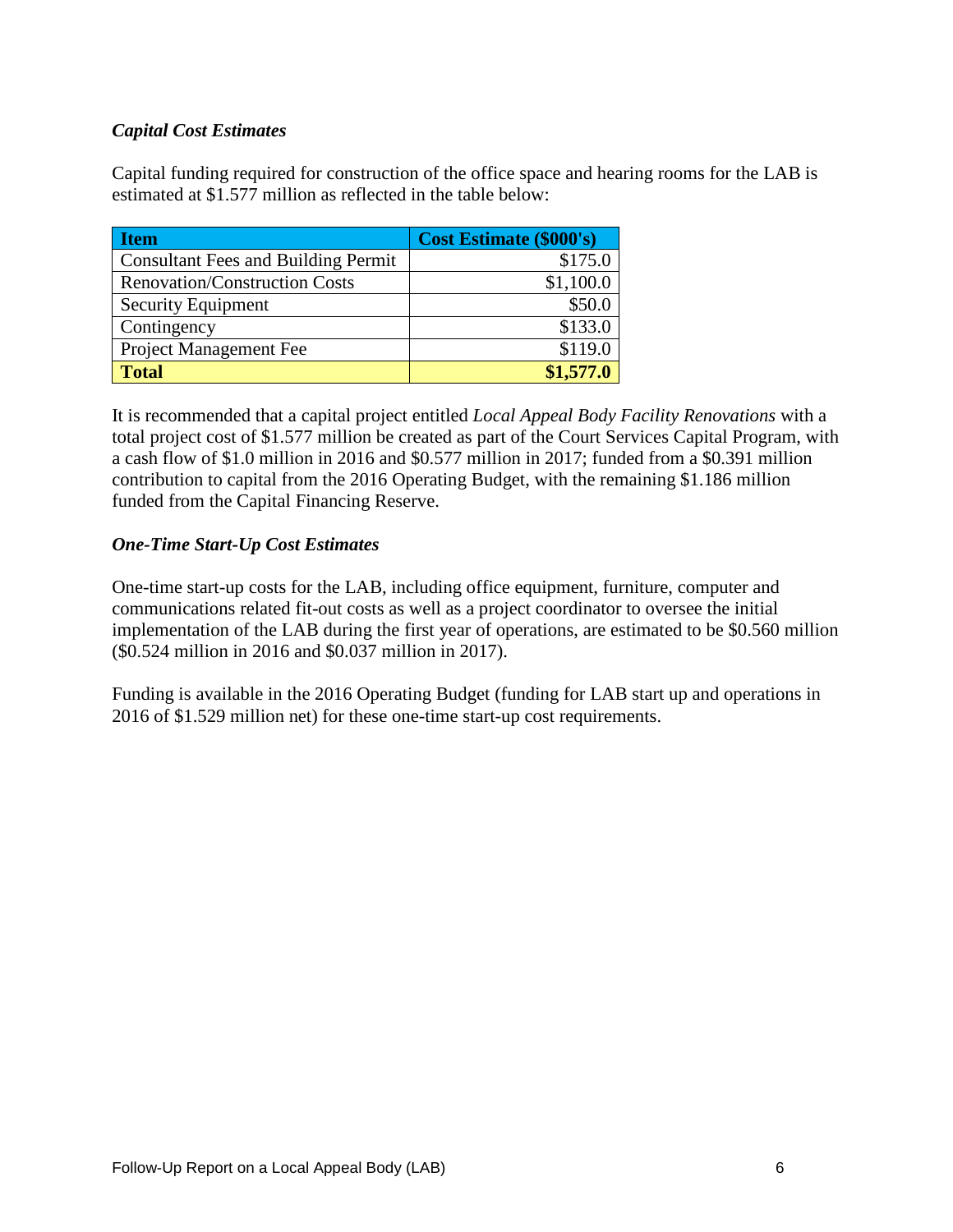#### *LAB Annual Operating Cost Estimates*

It is estimated that the annual gross operating cost of the LAB will be \$1.689 million, including \$0.552 million total staff costs, \$0.350 million for member costs, \$0.625 million for overhead costs to operate the office, including legal costs and \$0.162 million for occupancy costs at 40 Orchard View Boulevard. Estimated revenues for the LAB under the recommended fee structure are \$0.171 million, resulting in an annual net operating budget requirement of \$1.517 million.

| <b>Item (\$000s)</b>                                  | <b>Full Ongoing</b><br><b>Operating</b><br><b>Cost</b> | 2016<br><b>Operating</b><br><b>Impact</b> | 2017<br><b>Incremental</b><br><b>Impact</b> | 2018<br><b>Incremental</b><br><b>Impact</b> |
|-------------------------------------------------------|--------------------------------------------------------|-------------------------------------------|---------------------------------------------|---------------------------------------------|
| Staffing (Salaries & Benefits)                        | \$552.0                                                | \$184.0                                   | \$368.0                                     |                                             |
| Member (Remuneration)                                 | \$350.0                                                | \$175.0                                   | \$175.0                                     |                                             |
| Overhead & Legal                                      | \$625.0                                                | \$208.3                                   | \$416.7                                     |                                             |
| Occupancy for Space                                   | \$161.6                                                | \$53.9                                    | \$107.7                                     |                                             |
| <b>Sub-Total Ongoing Gross</b><br><b>Expenditures</b> | \$1,688.6                                              | \$621.2                                   | \$1,067.4                                   |                                             |
| <b>Start Up Costs</b>                                 | N/A                                                    | \$523.5                                   | $(\$486.5)$                                 | $(\$37.0)$                                  |
| Contribution to Capital                               | N/A                                                    | \$391.5                                   | $(\$391.5)$                                 |                                             |
| <b>Total Gross Expenditures</b>                       | N/A                                                    | \$1,536.2                                 | \$189.4                                     | $(\$37.0)$                                  |
| <b>Revenue</b>                                        | \$171.5                                                | \$57.2                                    | \$114.3                                     |                                             |
| <b>Net Expenditures</b>                               | \$1,517.1                                              | \$1,479.0                                 | \$75.1                                      | $(\$37.0)$                                  |

The 2016 Operating Budget includes funding of \$1.529 million net for initial LAB start-up and operations in 2016.

In 2017 additional funding above current approved levels will be required within the Operating Budget in the amount of \$0.075 million, in 2018, there is an incremental savings of \$0.037 million resulting from the completion of the temporary project coordinator position to set up the LAB.

#### *Mediation Pilot Project*

It is recommended that in addition to the above costs, \$0.050 million will be required in 2016 for a Mediation Pilot Project in the North York District that will address disputes on minor variance and consent applications.

Of the \$1.529 million in net funding included in the 2016 Operating Budget for initial LAB startup and operation costs, \$0.050 million will be allocated to Court Services to administer the Mediation Pilot Project.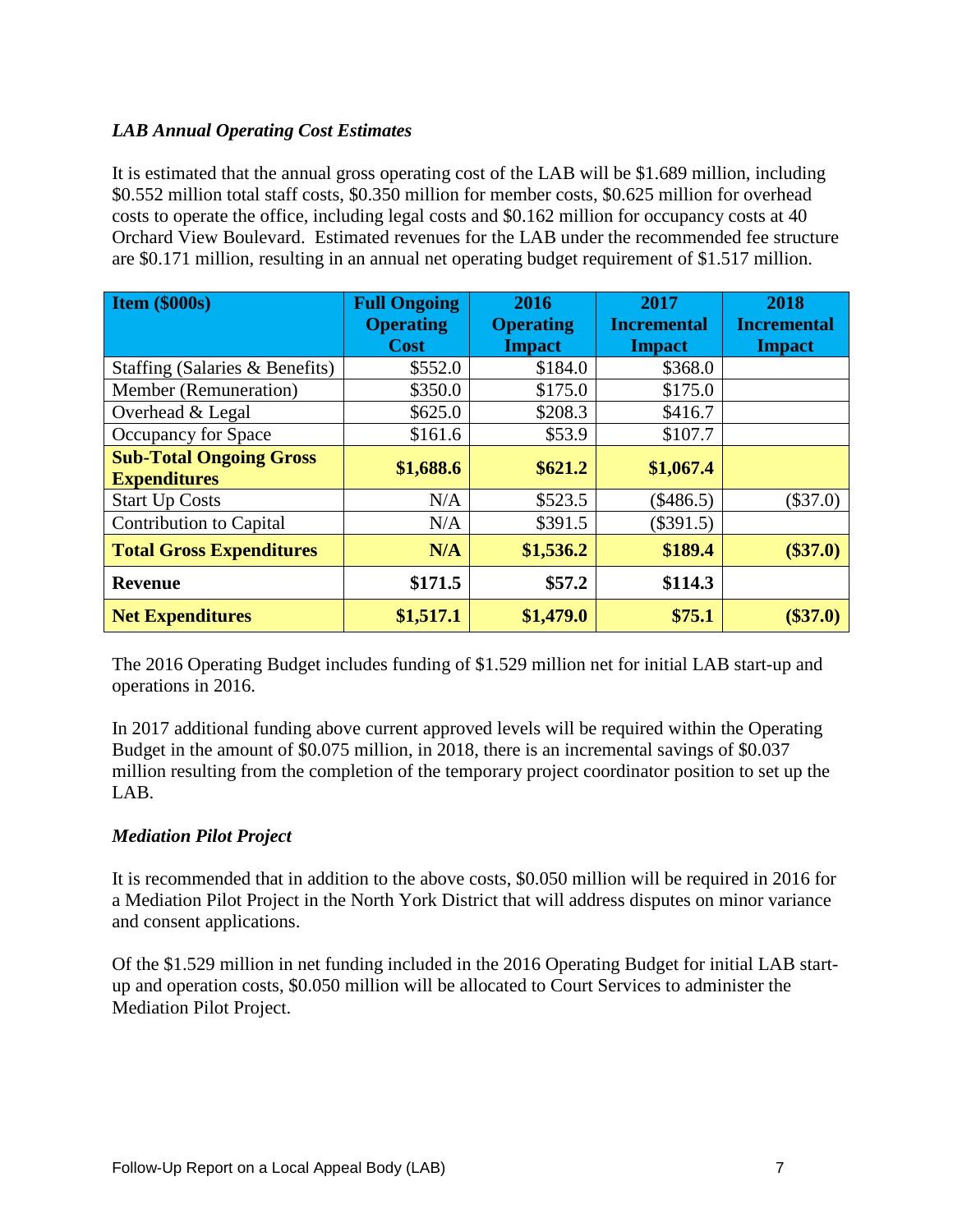#### *Transfer of Approved Budget*

It is recommended that the 2016 Operating Budget of \$1.586 million gross and \$1.529 million net be transferred as follows:

- \$1.536 million gross and \$1.479 million net to the 2016 Court Services Operating Budget for implementation of the Local Appeal Body; and
- \$0.050 million gross and net to the 2016 Court Services Operating Budget for implementation of the Mediation Pilot Project.

The Deputy City Manager & Chief Financial Officer has reviewed the report and agrees with the financial impacts.

# **DECISION HISTORY**

#### **City of Toronto Act, 2006 (COTA)**

At its October 2015 meeting, City Council adopted the report, *Five Year Review of the City of Toronto Act, 2006* and authorized the City Manager to submit the requested amendments to COTA to the Minister of Municipal Affairs and Housing and for the Mayor and City Manager to negotiate changes as required.

<http://app.toronto.ca/tmmis/viewAgendaItemHistory.do?item=2015.EX8.1>

#### **Bill 73, Smart Growth for Our Communities Act, 2015**

On May 14, 2015, Planning and Growth Management Committee adopted a report from the Chief Planner regarding proposed amendments to the *Planning Act* through Bill 73, *Smart Growth for Our Communities Act, 2015*, introduced by the Province on March 5, 2015: <http://app.toronto.ca/tmmis/viewAgendaItemHistory.do?item=2015.PG4.3>

On December 16, 2013, City Council adopted a report from the Chief Planner containing recommendations for legislative change regarding the Province's review of the land use planning and appeal system. This included recommendations related to the creation of a LAB and expanding the powers of a LAB:

<http://app.toronto.ca/tmmis/viewAgendaItemHistory.do?item=2013.PG29.16>

#### **Local Appeal Body**

At its meeting of June 30, 2015 Executive Committee referred the June 16, 2015 report ("Implementation of a Local Appeal Body (LAB) for Toronto") to the City Manager and requested that he report further on a review and consultations with ratepayer organizations, industry and other key stakeholders on establishing a mediation program related to Committee of Adjustment decisions. The Executive Committee also requested that the City Manager report on provincial legislative amendments that may have implications for the Local Appeal Body. <http://app.toronto.ca/tmmis/viewAgendaItemHistory.do?item=2015.EX7.7>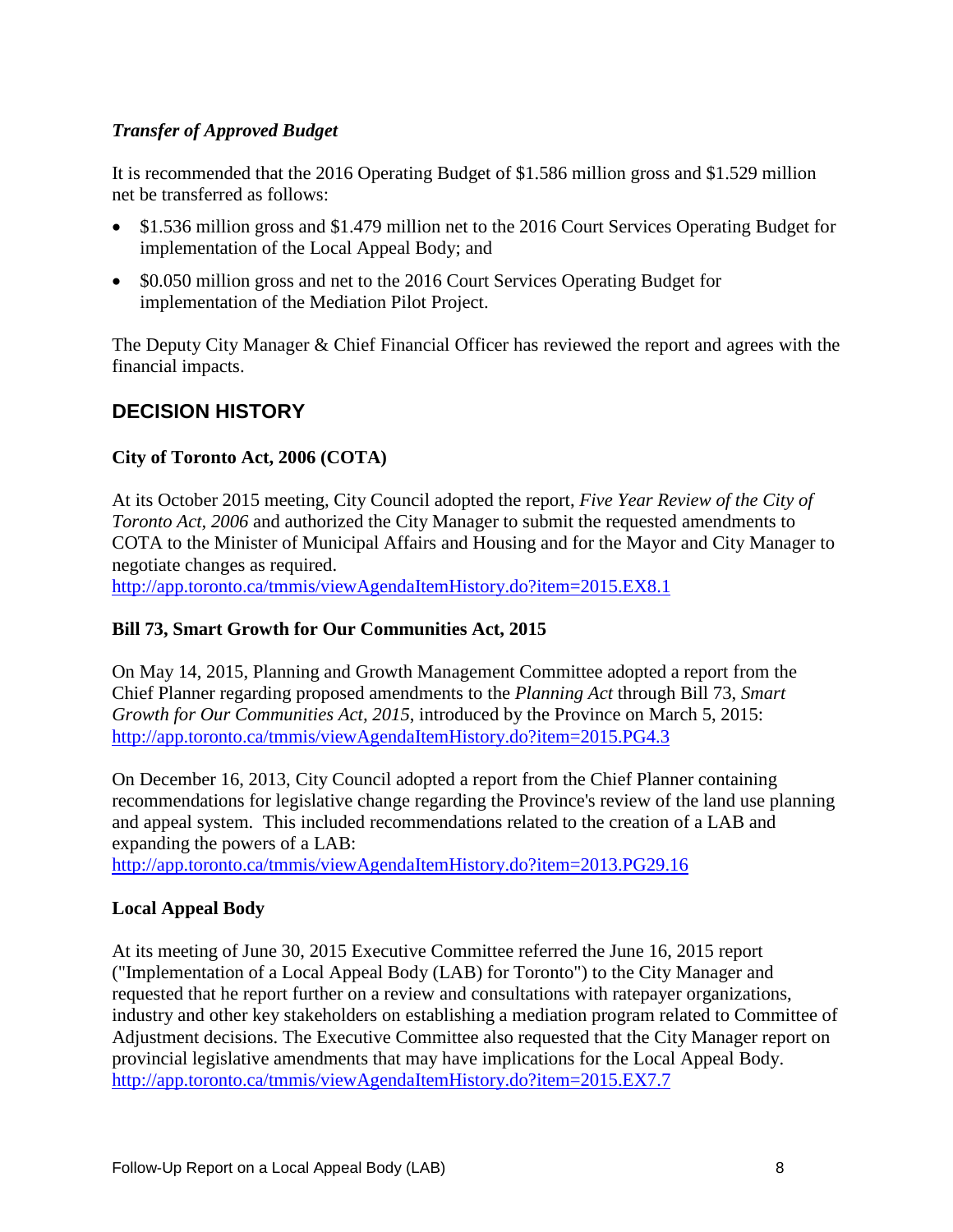In July 2014, City Council approved the establishment of a Local Appeal Body (LAB) and directed the City Manager to report to Executive Committee on the governance, administration and fees to implement the LAB and requested the City Manager to give consideration to a minimum fee for all applicants, and a fee at least equal to the fee paid to the Committee of Adjustment for appeals initiated by Committee of Adjustment applications. <http://app.toronto.ca/tmmis/viewAgendaItemHistory.do?item=2014.PG33.14>

On December 4, 2013, Planning and Growth Management Committee requested the Chief Planner to initiate a public consultation process on the implementation of a LAB, and requested a report back on the results of the public consultation and with recommendations on implementation:

<http://app.toronto.ca/tmmis/viewAgendaItemHistory.do?item=2013.PG29.19>

In June 2012, the Planning and Growth Management Committee established a Subcommittee of four of its members to develop a structure, relationship framework and implementation plan for a LAB and requested that the Subcommittee report to PGM on its findings. <http://app.toronto.ca/tmmis/viewAgendaItemHistory.do?item=2012.PG16.15>

• Matters considered by the Subcommittee, in November and December 2012, are found at: [http://app.toronto.ca/tmmis/decisionBodyProfile.do?function=doPrepare&meetingId=6985#](http://app.toronto.ca/tmmis/decisionBodyProfile.do?function=doPrepare&meetingId=6985%23Meeting-2012.PZ1) [Meeting-2012.PZ1](http://app.toronto.ca/tmmis/decisionBodyProfile.do?function=doPrepare&meetingId=6985%23Meeting-2012.PZ1)

In July 2011, City Council directed enhancements to the Committee of Adjustment, and requested the Chief Planner report on the feasibility of establishing an appeals board: <http://app.toronto.ca/tmmis/viewAgendaItemHistory.do?item=2011.PG6.5>

# **ISSUE BACKGROUND**

The *City of Toronto Act, 2006* (COTA) provides authority for the City to establish a LAB to hear appeals under section 45 of the *Planning Act* (minor variances) and under section 53 of the *Planning Act* (consents). A LAB replaces the function of the Ontario Municipal Board (OMB) for hearing appeals of the decisions of the Committee of Adjustment and where there are no related appeals filed with the OMB for which the OMB has jurisdiction. The OMB remains responsible for hearing appeals related to Official Plan amendments and Zoning By-law amendments, site plan applications and plans of subdivision.

A LAB administers and conducts hearings, hears evidence and renders decisions on the appeals before it based on the merits of the application of the four tests of the *Planning Act,* which include for minor variance applications: that the variance is minor in nature, is appropriate development for the property, meets the general intent and purpose of the Official Plans and meets the general intent and purpose of the Zoning By-law.

In adjudicating and making determinations on minor variance and consent appeals, the LAB has all the powers and duties of the OMB under section 115 of COTA and the relevant provisions of the *Planning Act.* Similar to the OMB, appeals of decisions made by the LAB would be to Divisional Court, with permission of the Divisional Court, on a question of law.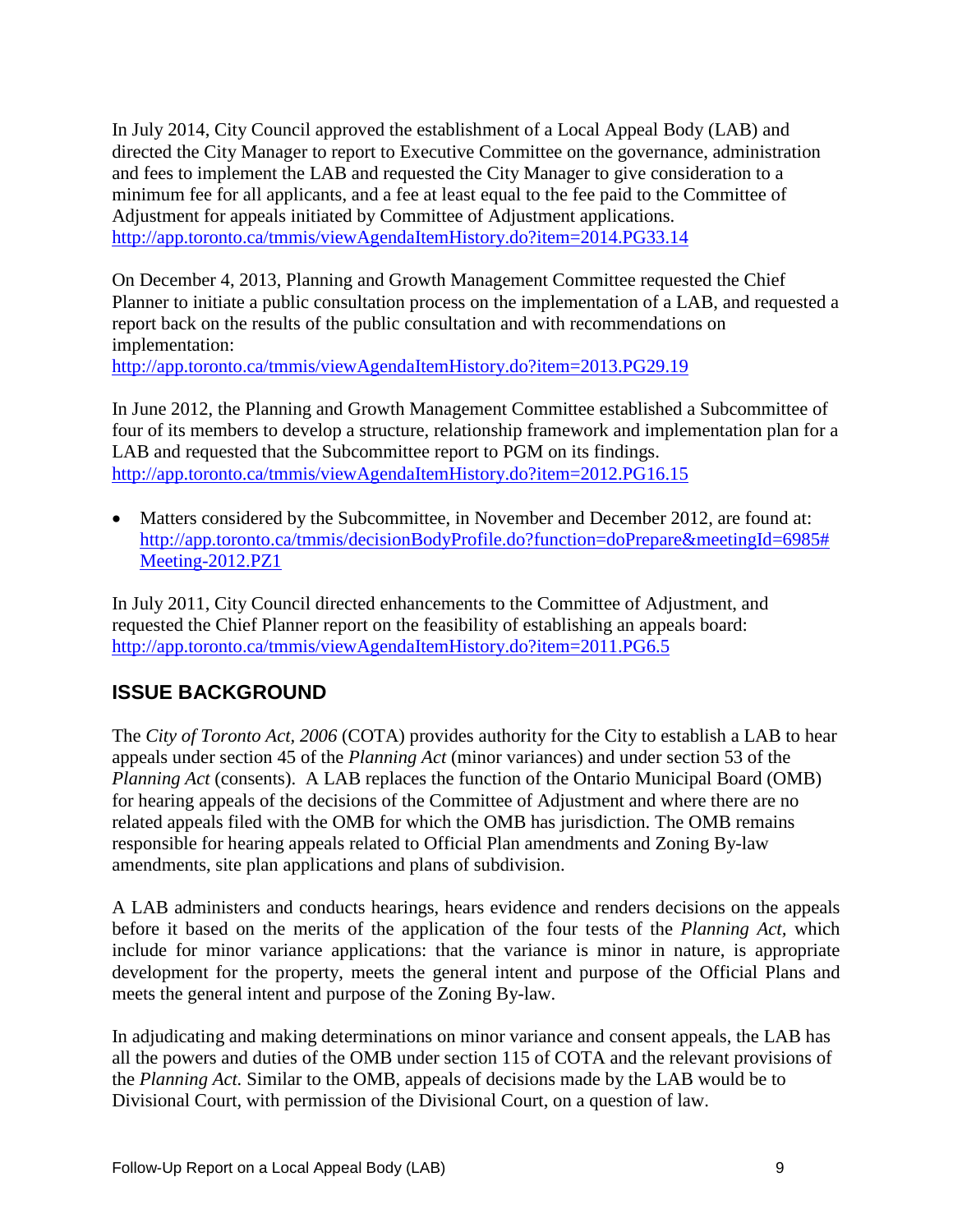A LAB is required to adopt its own rules of practice and govern hearings pursuant to the *Statutory Powers Procedure Act* that, among other matters, reinforces the independence of administrative tribunals.

# **COMMENTS**

At its June 30, 2015 meeting, Executive Committee considered a report from the City Manager, *Implementation of a Local Appeal Body (LAB) for Toronto* that responded to City Council's direction to bring forward a report in order to implement a LAB including its composition, members' role and qualifications, eligibility for appointment, remuneration and the recruitment process. The report also recommended an appeal fee and sought authority to enter into a Lease with the Toronto Public Library Board for the LAB and commence renovations upon execution of the Lease.

Executive Committee referred the report back to the City Manager and requested he report further on a mediation program for Committee of Adjustment decisions, an update on the various legislative initiatives and an appeal fee where the costs can be recovered through the planning application process. This report responds to Executive Committee's request.

#### **1. Review and Consultation on a Mediation Program**

Mediation is an Alternative Dispute Resolution (ADR) tool where a third party helps disputing parties to reach a voluntary, mutually acceptable solution on some or all of the issues in dispute. Mediation is typically held in private and participation is voluntary, it is commonly used in fields such as family law, workplace disputes and the insurance industry.

Background research demonstrates that mediation can be an effective tool for resolving disputes in that it can reduce overall costs and timelines and increase the likelihood of a settlement. Mediation can also help parties identify issues, encourage flexibility for parties to consider different options, provide an opportunity for enhanced communication and for parties to be heard. Several studies concluded that even when mediation did not produce satisfying outcomes for the participants, many felt satisfied with the mediation process and would participate in mediation in the future.

#### **A. Mediation for Land Use Planning Disputes**

There is limited use of mediation programs for land use planning disputes across jurisdictions prior to an appeal and limited literature or experience with this type of program. Where mediation has, or is being used for land use planning disputes, there is some evidence that it has been beneficial in reducing costs and overall timelines.

Four (4) jurisdictions that use or have used mediation as part of their land use planning process (prior to an appeal to their relevant planning board) were identified and evaluated including Calgary (undertook a pilot program in 1998 and then discontinued it), Albuquerque, New Mexico, Berkeley, California and Denver, Colorado. Each program operated somewhat differently. Two of them were part of a broader alternative dispute resolution program provided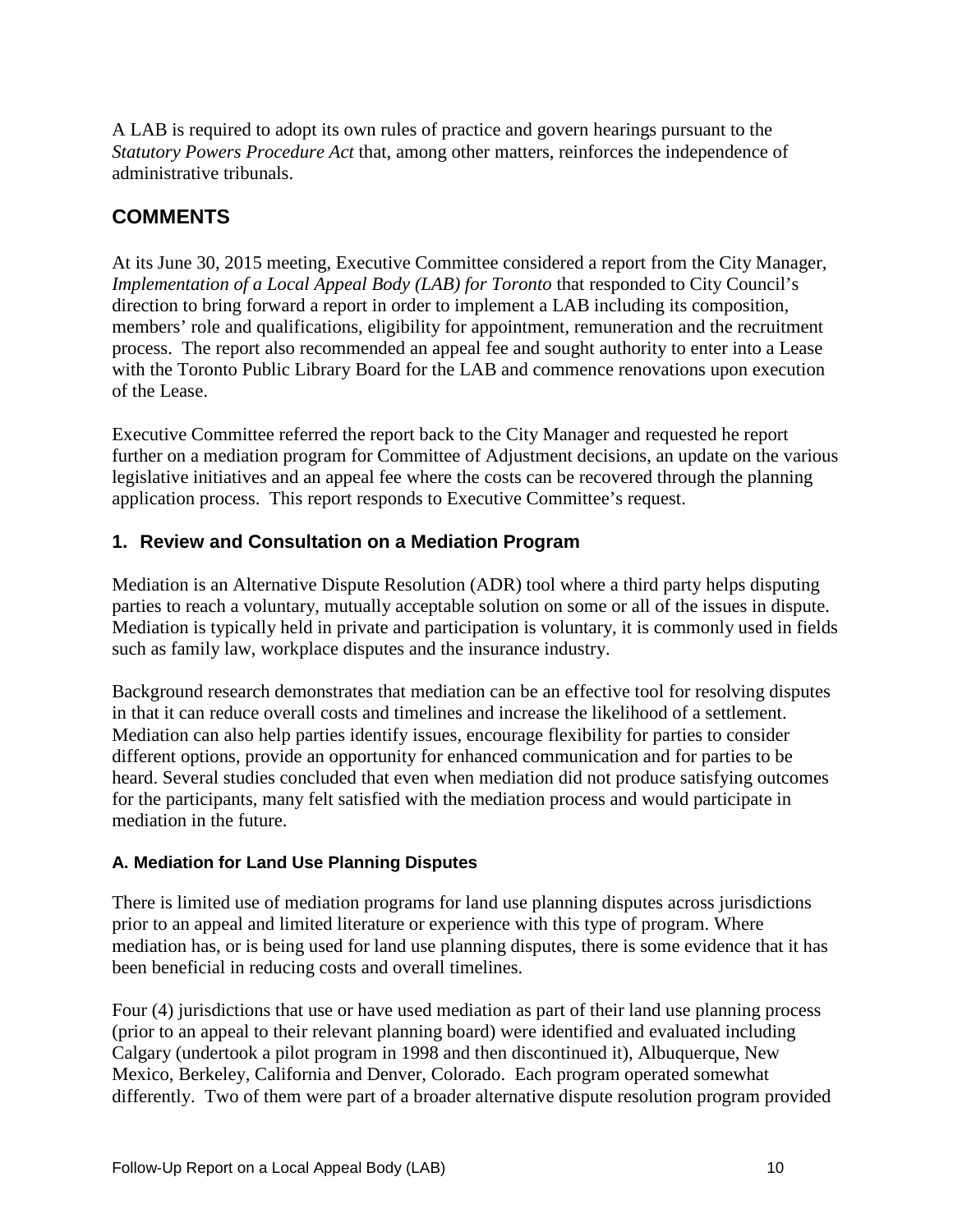by a community-based not-for-profit organization and not limited to land use planning. Municipal planning staff generally had no role or a limited role in the mediation process and all jurisdictions relied on third party mediators.

Anecdotal reports show that these land use mediation programs can result in shortened timelines and can pre-emptively address issues and help bring about consensus amongst divisive parties. Among the challenges identified included the identification of parties, interests and issues may take substantial preliminary work to clarify the dispute; and, that mediation may be most suited to larger and more controversial projects.

#### **B. Mediation in the Current Land Use Planning Process**

Currently, there is no formal mediation program as part of the Committee of Adjustment process. Applicants are encouraged to consult with neighbours and where necessary, to try to address any issues prior to formally making an application to the Committee of Adjustment. At the hearing, Committee members may suggest that the applicant and any party present who objects to the application, leave the room and try to resolve the dispute prior to the Committee hearing the application.

The Ontario Municipal Board has a formal mediation program as part of its adjudicative process. Similarly, the LAB will be required to consider mediation as part of its Rules of Procedure.

#### **C. Consultation on Mediation Program**

City staff consulted on a possible mediation program with the Building Industry and Land Development Association (BILD), and ratepayer association members of the Confederation of Resident and Ratepayer Associations in Toronto (CORRA) and the Federation of North Toronto Residents Association (FONTRA).

Varying opinions were raised at the meeting with BILD including concerns with additional time and cost it may add to the current land planning process, and many suggested that mediation may be more suitable for large and complex applications rather than consents and minor variances.

Representatives of the ratepayer groups who were consulted agreed that improvements to communication between parties is important and that more opportunities to create dialogue between applicants and neighbours would be beneficial. Many of the comments focused on concerns regarding the Committee of Adjustment process, and building on the current system that encourages early dialogue between different parties. This could involve creating a more formal mediation element as part of the Committee of Adjustment process. Opinions varied on how mediation could work for Committee of Adjustment applications, particularly with respect to the timing of mediation (before or after a Committee of Adjustment decision) and identifying the relevant parties in the matter to be mediated.

With respect to the Committee of Adjustment process, many of the comments reflected similar concerns expressed in earlier public consultations, including: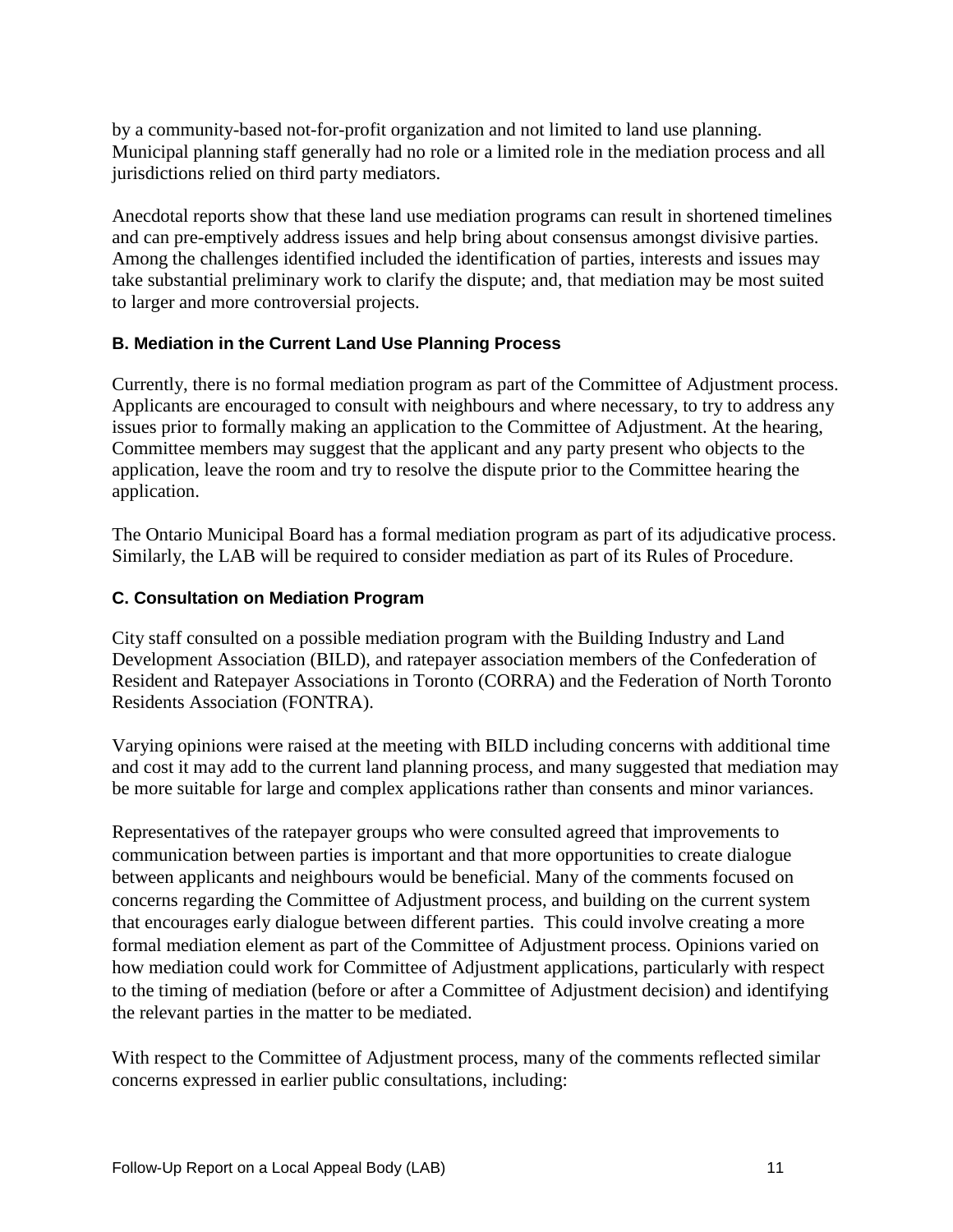- the role of the Committee of Adjustment in an increasingly complex environment due to development pressures;
- Committee of Adjustment members' understanding of cumulative impacts of variances on a neighbourhood;
- not allowing changes or modifications to be made to applications before the hearing after the application has been made;
- improving the information provided in public notices and increasing the notice period;
- ensuring consistency in decision-making across Committee of Adjustment panels; and
- the role of Residents Associations in the Committee of Adjustment application and appeal process.

These concerns and suggestions are being addressed as part of the Chief Planner's broader efforts to improve the Committee of Adjustment decision-making process.

#### **D. Pilot Project on Mediation for Committee of Adjustment Decisions**

Based on an evaluation of the feedback received from stakeholder consultations and best practices relating to the merits of introducing alternative dispute resolution as a means of resolving disputes in a less adversarial, more timely and ultimately more cost effective manner for all parties concerned, staff are seeking City Council approval to introduce a one-year Mediation Pilot Project as part of the North York Committee of Adjustment Panel's decisionmaking process. The pilot would evaluate the benefits of mediation in resolving disputes relating to minor variance and consent applications adjudicated by the Committee of Adjustment Panel, prior to an appeal of the Committee of Adjustment decision being heard by the appeal authority. The intent of the pilot would be to ascertain if fewer matters would be appealed.

Staff recommend that two mediation options be considered, the first being mediation that takes place before the Committee of Adjustment decision has been made and the second, after the Committee of Adjustment decision has been made. Participation in the Mediation Pilot Project would be voluntary and at no cost to the applicant or the other affected parties disputing the application.

Court Services will coordinate the Mediation Pilot Project to ensure that it is operated independently from the City's current land use planning process.

Other key aspects of the proposed Mediation Pilot Project include:

#### **Scope**

- The option for mediation will be extended to all minor variance and consent application types.
- Minor variance and consent matters related to the same application will be considered together for mediation purposes.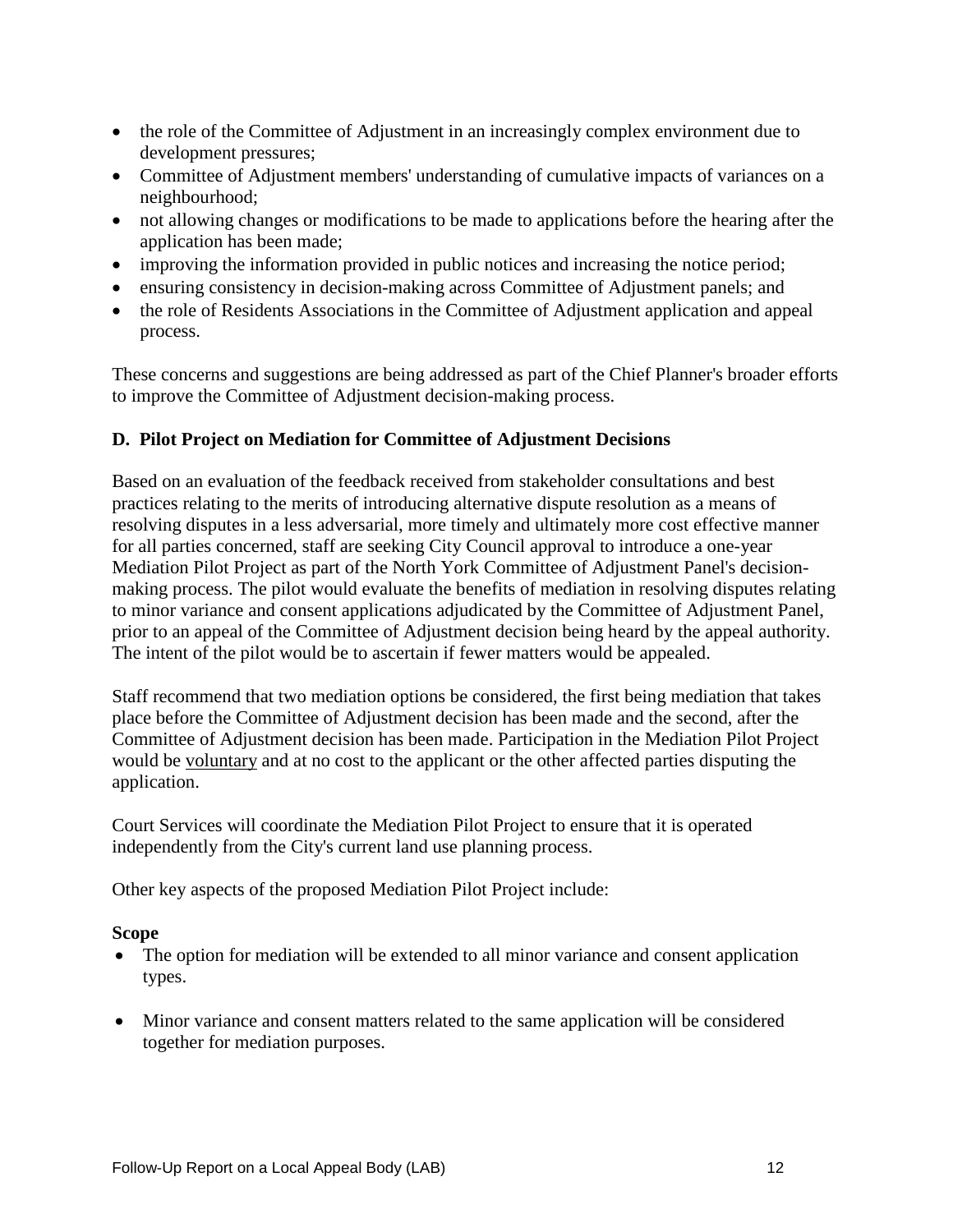#### **Timing**

- Mediation occurring prior to a decision being made by the Committee of Adjustment would be triggered when the Committee has deferred making a decision in favour of the opportunity for mediation to take place. The matter would return to the Committee for another hearing after the mediation had concluded. It should be noted that the mediation will not fetter the authority of the Committee to refuse a minor variance if it fails to meet the tests set out in the *Planning Act,* notwithstanding parties may have mediated a settlement.
- Mediation occurring after the Committee of Adjustment decision (whether the decision approved the application or refused it) would be triggered by the applicant or other affected parties requesting mediation prior to the matter being heard by the appeal authority.

In this instance, the mediation would take place before or after an appeal to the appeal authority of the decision was launched (the mediation window being the legislated 20 day post-decision period that the applicant or other person or body has to file their appeal along with the legislated 15 day withdrawal period after the last day for filing a notice of appeal);

- Mediated settlements that varied the original application under dispute would return to the Committee for a new hearing.
- Mediation could occur weekly or bi-monthly, following the Committee of Adjustment hearing at the North York Civic Centre, and with the assistance of outside professionals who would be retained by the City to participate in mediation.

#### **Process**

- Any new documents created for a mediation would remain confidential unless that confidentiality was waived.
- Mediation would occur on a "without prejudice" basis and a position taken in mediation could not be held against that party outside of mediation.
- Nothing would prevent a party to a mediation from formalizing or adjusting their position outside of the mediation, based on what was learned through mediation, so long as the details/documents discussed and disclosed during mediation remained confidential.
- All mediated settlements would require simple yet formalized Minutes of Settlement drafted by the participating parties with the assistance of the mediator.
- The mediator could decide on the mediation style. For example, mediation could involve face-to-face negotiation or shuttle diplomacy (where the parties separate into rooms and pass messages through the mediator/facilitator). Breakout sessions on issues can also work to get past impasses.

#### **Parties Involved**

• Mediation would include the applicants and other affected parties, including their agents.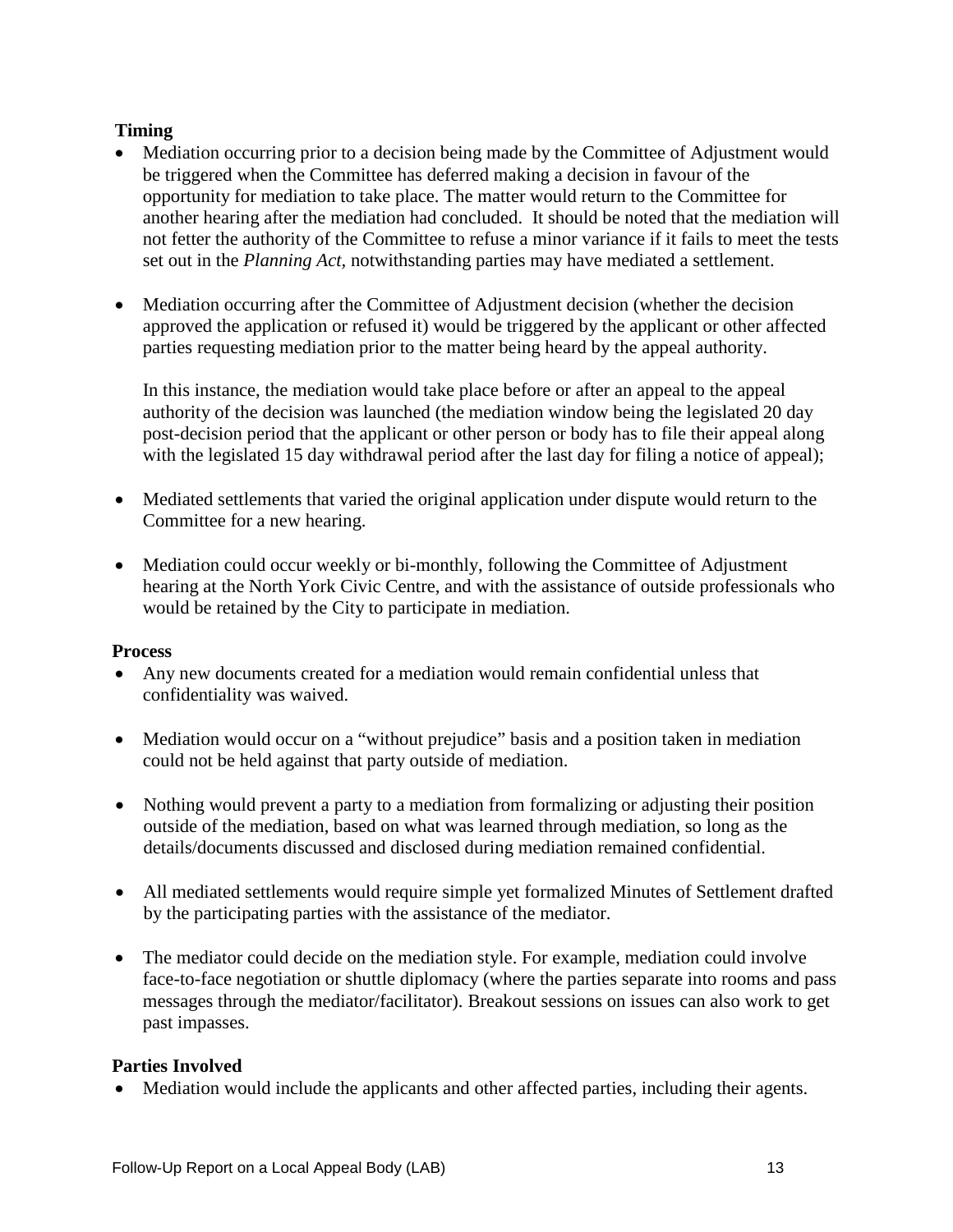The City Manager, in consultation with Court Services, will report back on the outcomes of the Mediation Pilot Project to Planning and Growth Management Committee in the third quarter of 2017.

#### **E. Pilot Project Resources and Remuneration**

The mediation session would be facilitated by an external professional planner and an accredited mediator, both of whom would be recruited and remunerated in accordance with established City hiring and remuneration policies.

A temporary part-time administrative assistant is recommended to be retained to assist with scheduling and co-ordinating the mediation meetings and liaising with existing Committee of Adjustment staff around matters such as the giving of notice.

Court Services will establish a roster of professional mediators, ensuring their familiarity with North York's planning context and experience in mediating land-use planning matters.

Remuneration levels for senior land use planning professionals and professional mediators were reviewed as part of the due diligence for the implementation of the Mediation Pilot Project. The recommended remuneration for mediators considering the role and qualifications of members will be:

- \$800 per diem for a full day (6 hours) of mediations the \$800 represents the average combined per diems of the professional planner and mediator; and
- a cap of \$2,000 per person for the professional planner and mediator to attend training sessions and the pilot assessment review.

Based on the estimated case volume of 100 potential applications requiring mediation annually in North York, requiring an estimated 1.5 hours on average per mediation, the remuneration will be approximately \$40,000 annually plus \$4,000 for training and the pilot assessment. In addition a salary of approximately \$6,000 for a part-time temporary administrative assistant to assist with scheduling and co-ordinating with Committee of Adjustment Staff is included in the cost of the Mediation Pilot Project.

#### **F. Estimated Costs for Mediation Pilot Project**

Total estimated costs for the Mediation Pilot Project will be capped at \$50,000. Mediation as part of this pilot project will be undertaken on a first come, first served basis. Depending on demand, the mediation pilot project may end prior to a year being completed. Once the funding has been used, the pilot project will end and an evaluation completed and the results reported to the Planning and Growth Management Committee.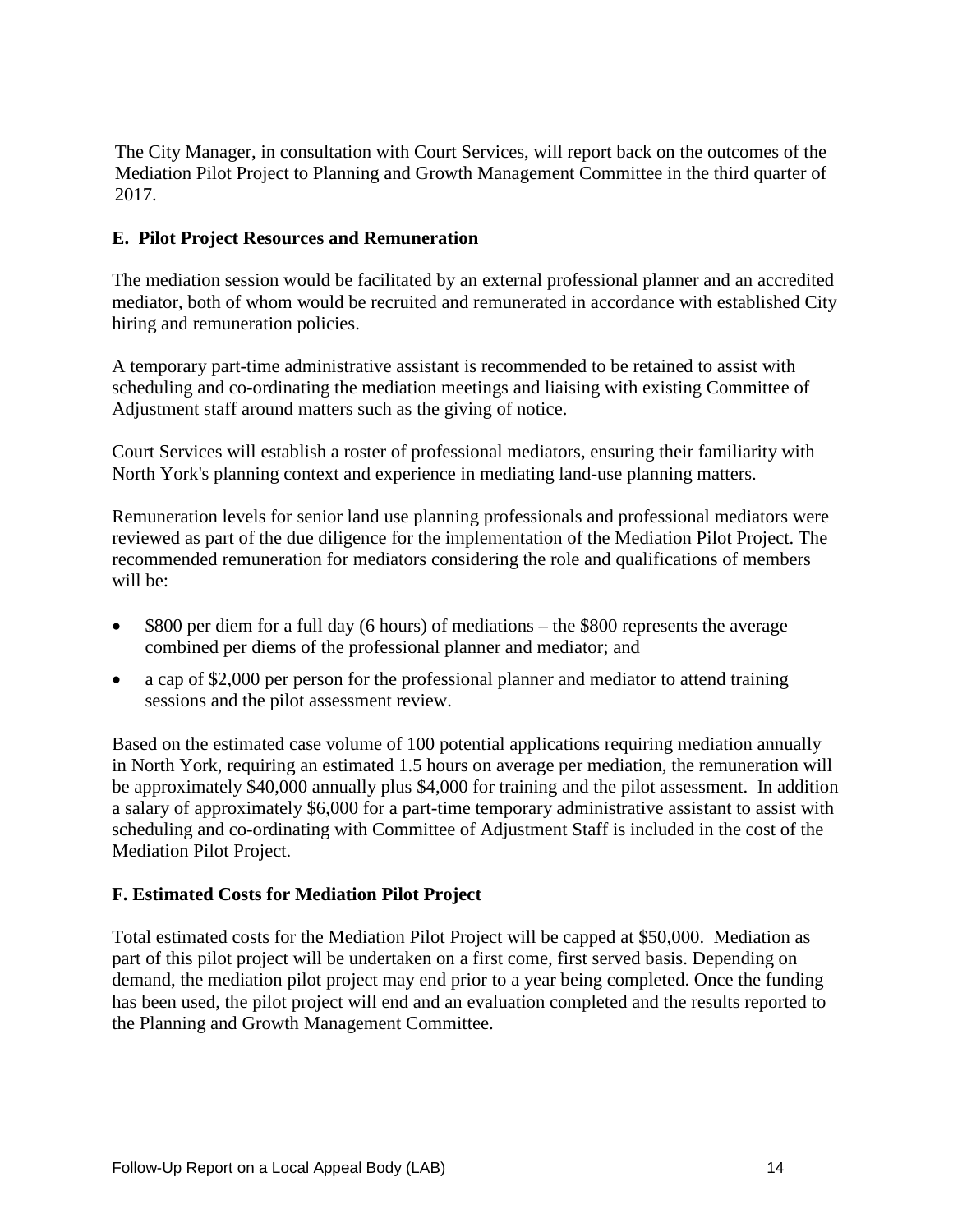| Item                             | <b>Cost Estimate (\$000s)</b> |
|----------------------------------|-------------------------------|
| <b>Mediator Remuneration</b>     | \$40.0                        |
| <b>Administrative Support</b>    | \$6.C                         |
| Training and Assessment of Pilot | \$4.0                         |
| <b>Total</b>                     | \$50.0                        |

**Estimated Costs for Mediation Pilot Project**

# **2. Update on Legislative Initiatives Related to a LAB**

There are a number of legislative and operational initiatives currently underway that may impact the land use planning process including a LAB. These initiatives are summarized below and include Bill 39 – *Planning Statute Amendment Act, 2014,* Bill 73 – *Smart Growth for Our Communities Act 2015* and the Five-Year Review of the *City of Toronto Act, 2006*.

# **A. Bill 39 – Planning Statute Law Amendment Act, 2014**

Private Member Bill 39 (MPP Milczyn) proposes amendments to the *City of Toronto Act, 2006* and to the *Planning Act* related to a LAB. One of the proposed amendments is to provide authority to the City of Toronto to dissolve the LAB as currently the City may establish a LAB but not dissolve or change it. City Council also requested this amendment as part of the five-year review of the *City of Toronto Act, 2006*. Bill 39 also proposes to enable the City to charge a surcharge for processing development applications to offset the cost of a LAB and to clarify that there can be no appeal of LAB fees. Finally, Bill 39 proposes an amendment to Ontario Regulation 552/06 under COTA strengthening the requirements for mediation and related procedures.

Bill 39 received second reading in late 2014 and was referred to the Standing Committee on General Government.

# **B. Bill 73, Smart Growth for Our Communities Act, 2015**

The Province undertook a review of the land use planning and appeal system in Ontario along with a review of the development charges system in October 2013 resulting in the Minister of Municipal Affairs and Housing introducing Bill 73 to amend the *Planning Act* and *Development Charges Act*. Bill 73 – *Smart Growth for Our Communities Act, 2015* received royal assent in late 2015 but has not yet been proclaimed into law. Some of the legislative changes relate to minor variances and are intended to provide additional guidance to local Committees of Adjustments during their decision-making process.

These amendments include:

• application of Provincially prescribed criteria as well as criteria established by a municipal council with respect to minor variance decisions; and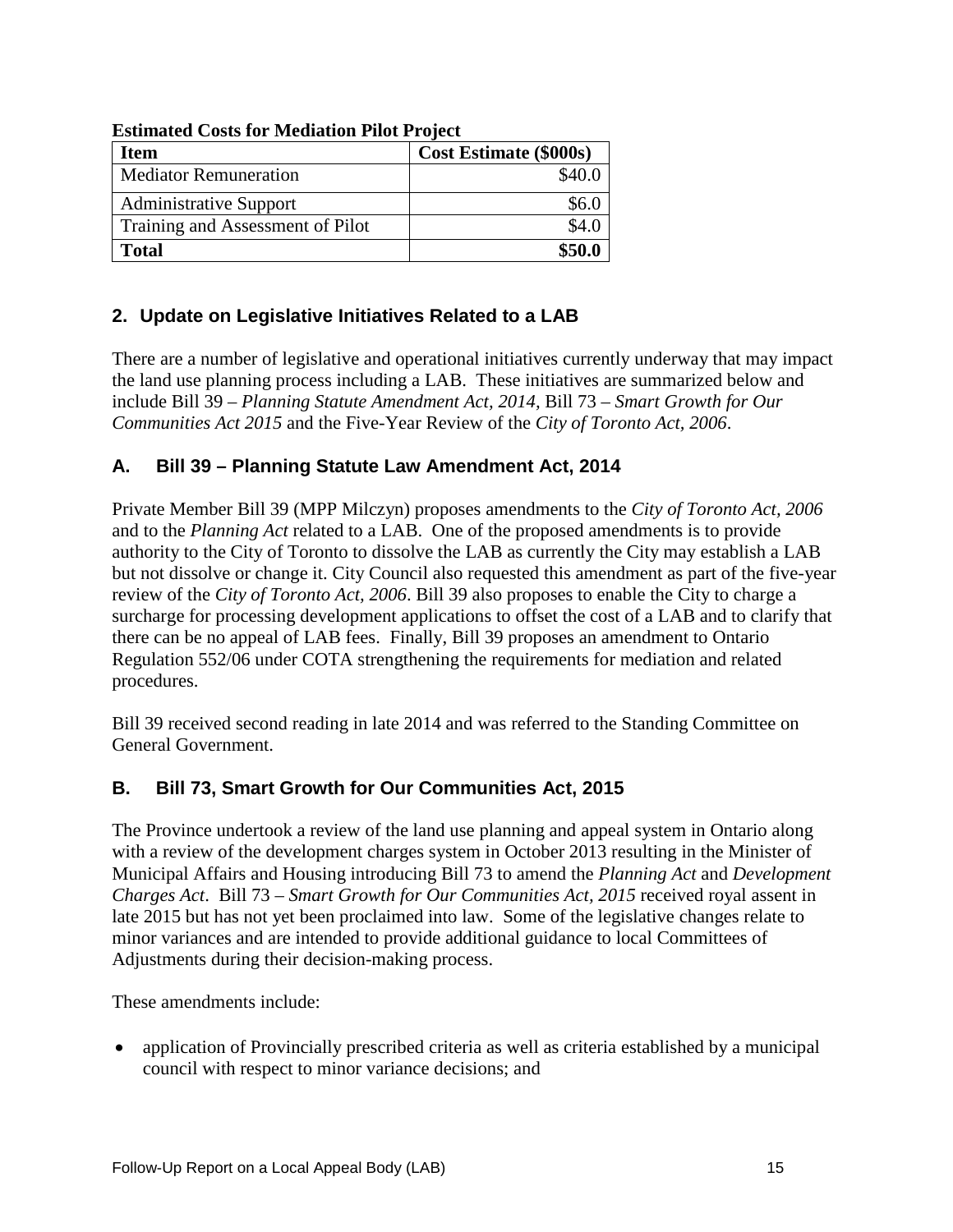• two-year freeze on minor variance applications following the approval of any privately initiated site-specific zoning by-law amendment, unless a municipal council declares by resolution, that such an application or class of applications is permitted to apply.

These changes may improve the quality of Committee of Adjustment decisions but it is premature to determine, what impacts, if any, these changes will have on a Local Appeal Body. The Chief Planner will be reporting to the February 24, 2016 meeting of Planning and Growth Committee on the key changes resulting from Bill 73.

# **C. Review of the City of Toronto Act, 2006**

City Council adopted the report*, Five-Year Review of the City of Toronto Act, 2006 (COTA)*, at its October 2016 meeting, that authorized the City Manager to submit requested amendments to COTA for submission to the Province of Ontario and authorized the Mayor and City Manager to negotiate any details as required. The COTA review process is ongoing and legislative amendments are anticipated in spring 2016.

The City's requested amendments include, among other matters, authority for the City of Toronto to dissolve or change a LAB and to recover the fees to operate a LAB through the land use planning application process. Currently COTA prohibits the City from dissolving or changing a LAB once Council has implemented it. If City Council proceeds with implementation of the LAB, the City does not have the authority to dissolve or change it once it is established. While the City has requested the authority to dissolve or change the LAB, it is unknown at this time if the Province will amend COTA to provide this authority.

There were additional COTA amendments requested by City Council related to land use planning intended to provide enhanced authority to City Council over land use planning decisions and providing increased flexibility by enabling the City to zone with conditions and implement inclusionary housing. A number of the proposed COTA amendments were requested by the City as part of the review of Bill 73 – *Smart Growth for Our Communities Act, 2015* and did not materialize. The review of COTA provides the City with an additional opportunity for the City to negotiate legislative improvements to land use planning for Toronto.

#### **D. Review of the Ontario Municipal Board**

The Province of Ontario will be undertaking a review of the operations, practices, procedures and reporting requirements of the Ontario Municipal Board (OMB) with a view to improving their role within the broader land use planning system. The Province will consult with municipalities, stakeholders and the public about key issues and improvements. It is premature to identify the potential impacts of this review on Toronto's land use planning approval process.

#### **3. Implementation of a Local Appeal Body**

City Council at its meeting in July 2014 made the decision to implement a LAB and requested the City Manager to report back on the governance and administrative details to operationalize it. Executive Committee considered this report at its June 30, 2015 meeting and referred the item back to the City Manager to report further on additional matters.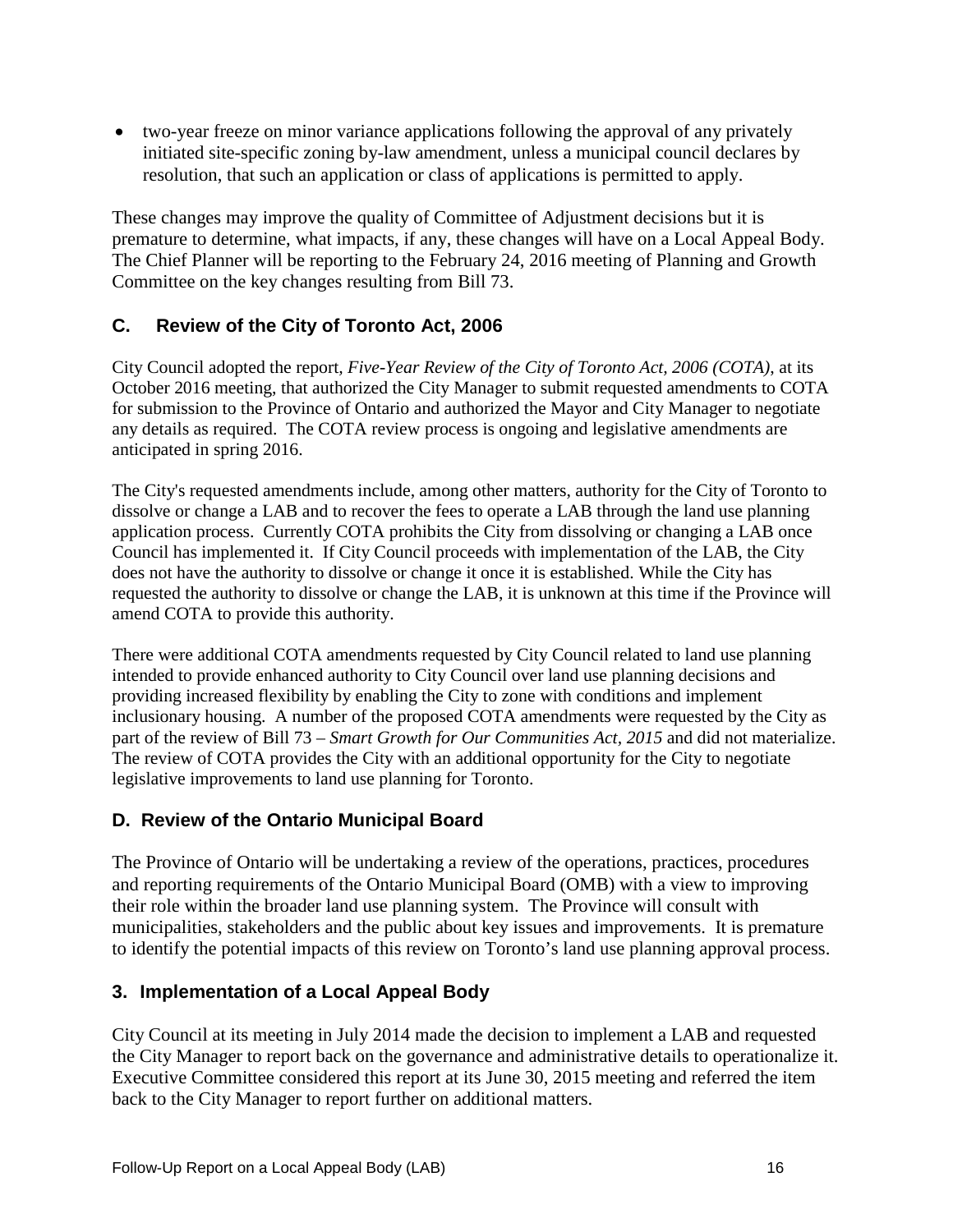This report provides the additional information that was requested and resubmits the governance, administrative and fee structure in order to operationalize the LAB. The governance and administrative structure are largely the same as the June 30 report considered by Executive Committee, with the exception of the appeal fee, which is discussed in more detail in Section 5 of this report.

It should be noted that in the event that City Council adopts this report to move forward with implementing a LAB for Toronto, the City does not currently have authority to change or dissolve the LAB once implemented or recover the costs of the LAB through the planning application process. The City has requested these legislative changes related to the LAB as part of the five-year review of COTA.

The principles City Council adopted at its meeting in July 2014 that are included in Attachment 4 to this report, were considered in developing the governance, administration and fee structure of the LAB. The principles are intended to guide implementation, support the LAB's independence and ensure its effectiveness in meeting its mandate. Research, benchmarking and a case law review was also undertaken of similar land use and administrative tribunals related to composition, member qualifications, remuneration and fees.

The LAB will operate as an independent decision-making body free from influence by other parties, and will need to maintain an arm's-length relationship with City staff and City Council. While the LAB will be constituted and appointed by by-law at the pleasure of City Council, it will need to make decisions independently. This capacity for independent decision-making is especially important because of the fact that Council will continue to appoint Committee of Adjustment members, will appoint LAB members and will also continue to be able to appeal Committee of Adjustment decisions, and instruct Legal staff to argue positions before the LAB.

In addition to the *Statutory Powers Procedures Act*, the LAB will conduct itself in accordance with additional legislation and policies governing operations and conduct, including the *Municipal Conflict of Interest Act* and the City's Code of Conduct for Members of Adjudicative Boards. The City's Integrity Commissioner has jurisdiction over the LAB including with respect to the application of the Code of Conduct and related policies.

Preliminary estimates suggest that the LAB will hear approximately 343 appeals of minor variance and consent applications on an annual basis, and that the 343 appeals will require 250 separate hearings as some of the appeals will be heard together (consent and variance) in relation to the same project. The estimated number of applications appealed is based on the average number of appeals from 2009 to 2015 and is slightly higher than the preliminary estimate of 300 annual appeals identified in the 2014 report.

At an average rate of approximately 1.3 hearing days per application appealed, it is anticipated that 343 appeals would generate 445 hearing days for the LAB, including both adjudication and mediation hearings. This figure was used a basis for estimates provided in this report with respect to composition, space and budgetary requirements. Attachment 5 summarizes appeal activity by district and type of appeal. As appeal activity has trended upwards over the past few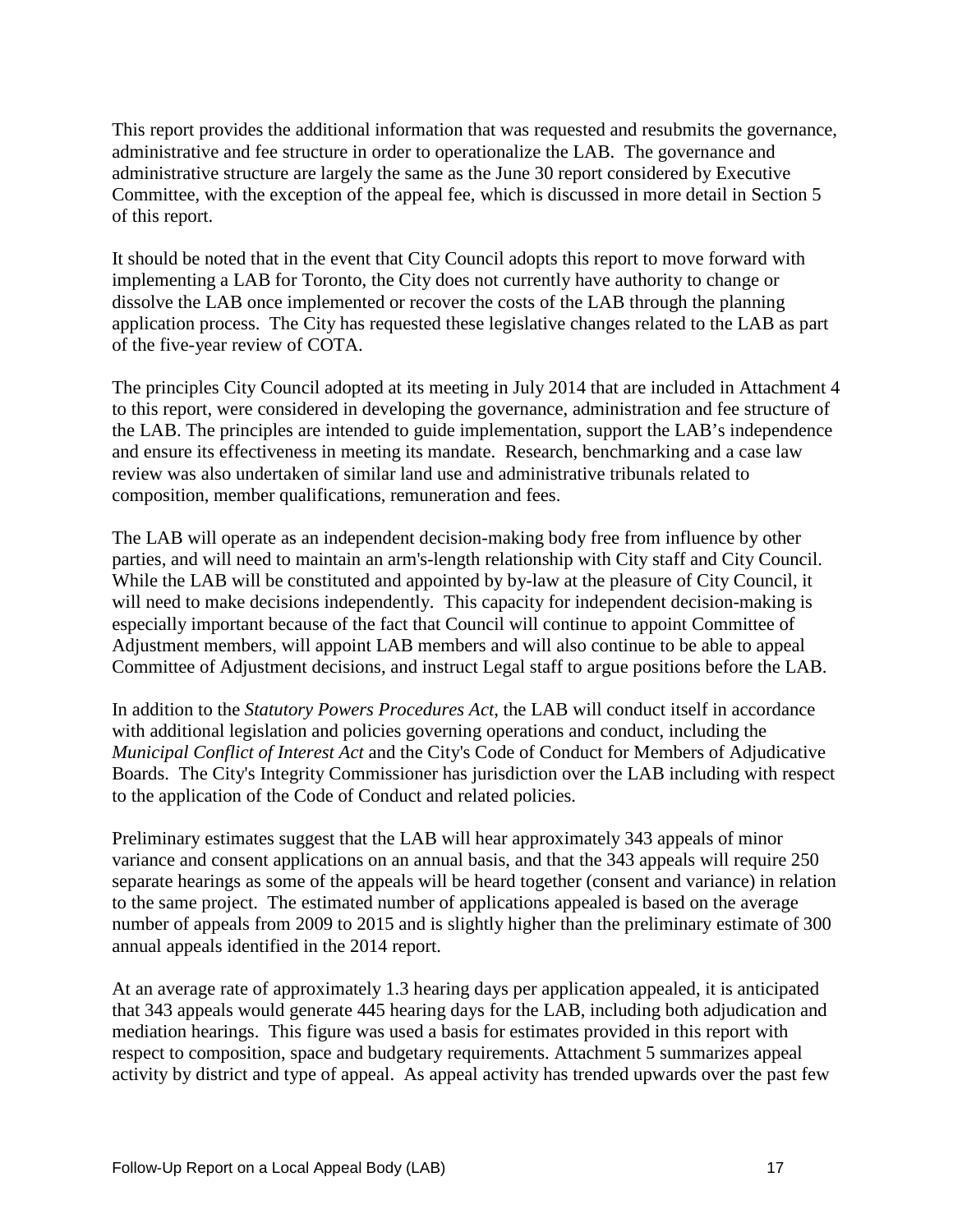years, the estimated average volume of 343 applications appealed per year will be monitored going forward.

#### **4. Governance Structure of the Local Appeal Body**

The governance structure for the LAB is discussed below and summarized in Attachment 1 to this report and is consistent with the governance structures of similar land use bodies and other related administrative tribunals. The governance structure supports the independence and arm's length nature of the LAB is critical for the LAB to effectively carry out its mandate and includes the establishment of a separate Toronto Municipal Code Chapter for the LAB substantially as set out in Attachment 4 to this report.

#### **A. Composition**

This report recommends that the LAB be composed of seven members, including a Chair, and similar to the OMB, that hearings be adjudicated by a single Member. A part time appointment for LAB Members and a full time appointment for the LAB Chair are recommended based on the composition and estimated caseload.

Based on the estimated caseload, this assumes approximately 77 hearing days per Member. Caseload volumes will be monitored closely during the first few years of implementation and the City Manager will bring forward composition amendments to reflect caseload volumes if required.

#### **B. Eligibility**

The LAB members will be required to meet the eligibility requirements pursuant to the City's *Public Appointments Policy* and restrictions set out in the *City of Toronto Act, 2006*. The Act provides that the City shall not appoint a City employee, Member of City Council, a land division committee, or member of a committee of adjustment or planning advisory committee member to the LAB.

#### **C. Role and Qualifications of Members**

It is important that LAB members are experienced and skilled adjudicators and mediators to help ensure high quality hearing decisions that protect the public interest. This is particularly important for the LAB as it is responsible to hear appeals from the Committee of Adjustment decisions and the LAB decisions are final unless appealed to Divisional Court on a point of law.

The LAB members, including the Chair, will be responsible for presiding over appeal hearings and conducting mediations. They will also be required to write hearing decisions and attend at least three business meetings of the LAB annually. The recommended qualifications, set out in Section 6 of Attachment 1, will ensure that LAB members have the necessary skills and expertise to discharge their duties in an effective manner.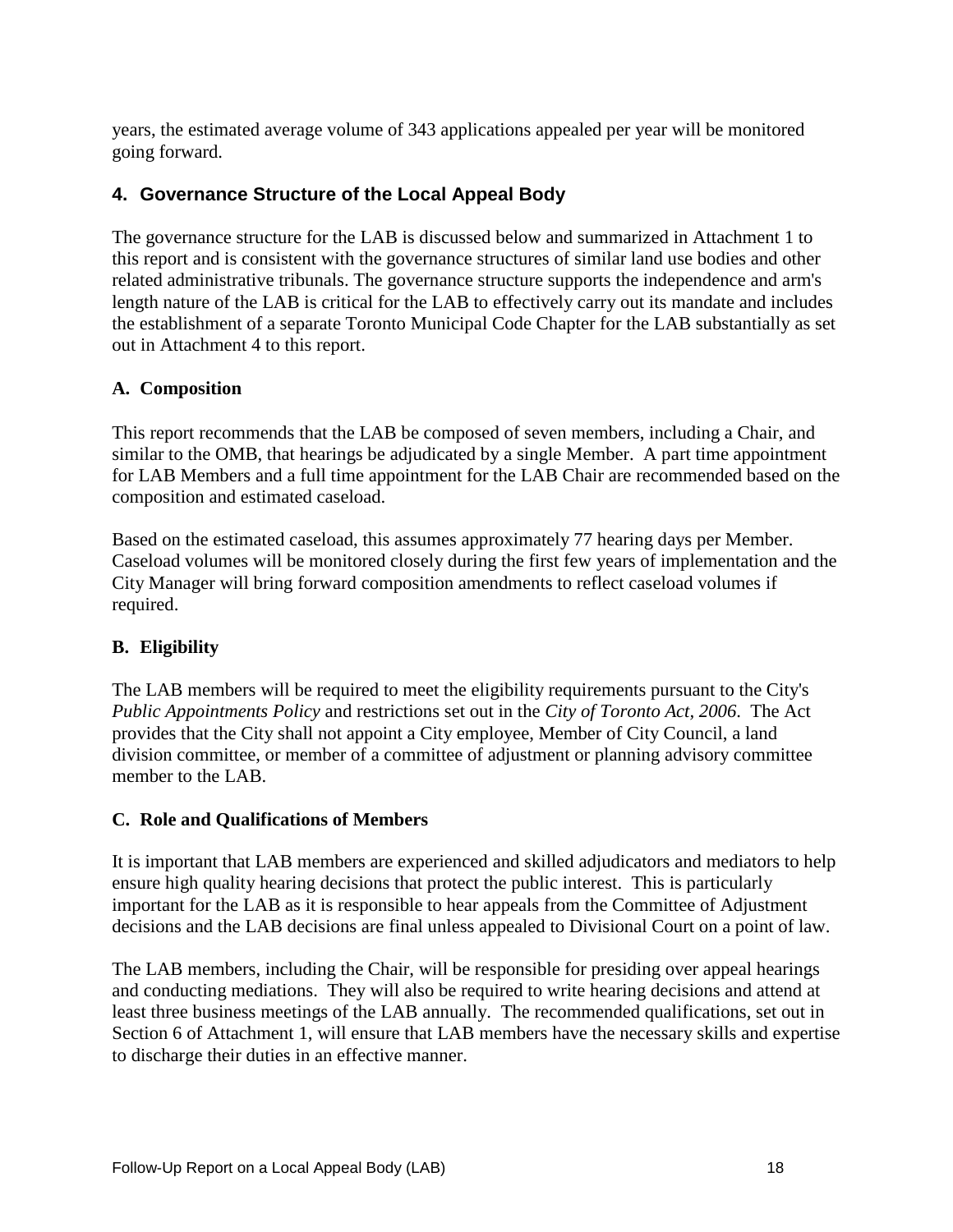#### **D. Role and Qualifications of the Chair**

In addition to the responsibilities and duties of LAB members, the Chair will be responsible to ensure hearings are fair and effective, that LAB decisions are of high quality and consistent and that the LAB holds regular business meetings as required. The Chair will also prepare an annual report to City Council, and coordinate operational activities including liaising with Court Services.

The Chair needs to be an effective leader. The Chair will be expected to ensure the hearing process is independent, effective, fair, professional and respectful, and that hearing outcomes are consistent, well written and rational. In addition to the recommended member qualifications discussed above and outlined in Attachment 1, the Chair will be required to demonstrate additional expertise and skills in order to perform this role effectively including well-developed leadership and administrative skills. The recommended qualifications for the LAB Chair are set out in Section 7 of Attachment 1.

#### **E. Member Remuneration**

Remuneration levels for members of other land use planning bodies and related administrative tribunals in a range of other jurisdictions were reviewed as part of the due diligence for the implementation of the LAB. Remuneration varies significantly across bodies and jurisdictions from approximately \$400 to \$700 per diem rate. The remuneration of OMB members is a per diem of \$398 for part time members. The per diem rate for Toronto's Committee of Adjustment and Licensing Tribunal members is \$350.

The recommended remuneration for members of the LAB, generally consistent with related bodies and tribunals, and considering the role and qualifications of members is:

- \$500 per diem for full day hearing or mediation;
- \$250 for a ½ day hearing or mediation;
- \$200 for a written decision; and
- \$200 for attendance at a business meeting.

In addition, the report recommends the Chair be remunerated an additional amount of \$60,000 annually for the administrative duties associated with the position. Based on the estimated case volume of 343 applications appealed annually, the recommended remuneration will be approximately \$42,000 per member annually and approximately \$101,000 for the Chair annually.

#### **F. Recruitment**

The recruitment process for the LAB needs to be transparent, objective and promote impartiality. The proposed recruitment process includes City Council appointing three citizen members to a Nominating Panel on recommendation of the Civic Appointments Committee.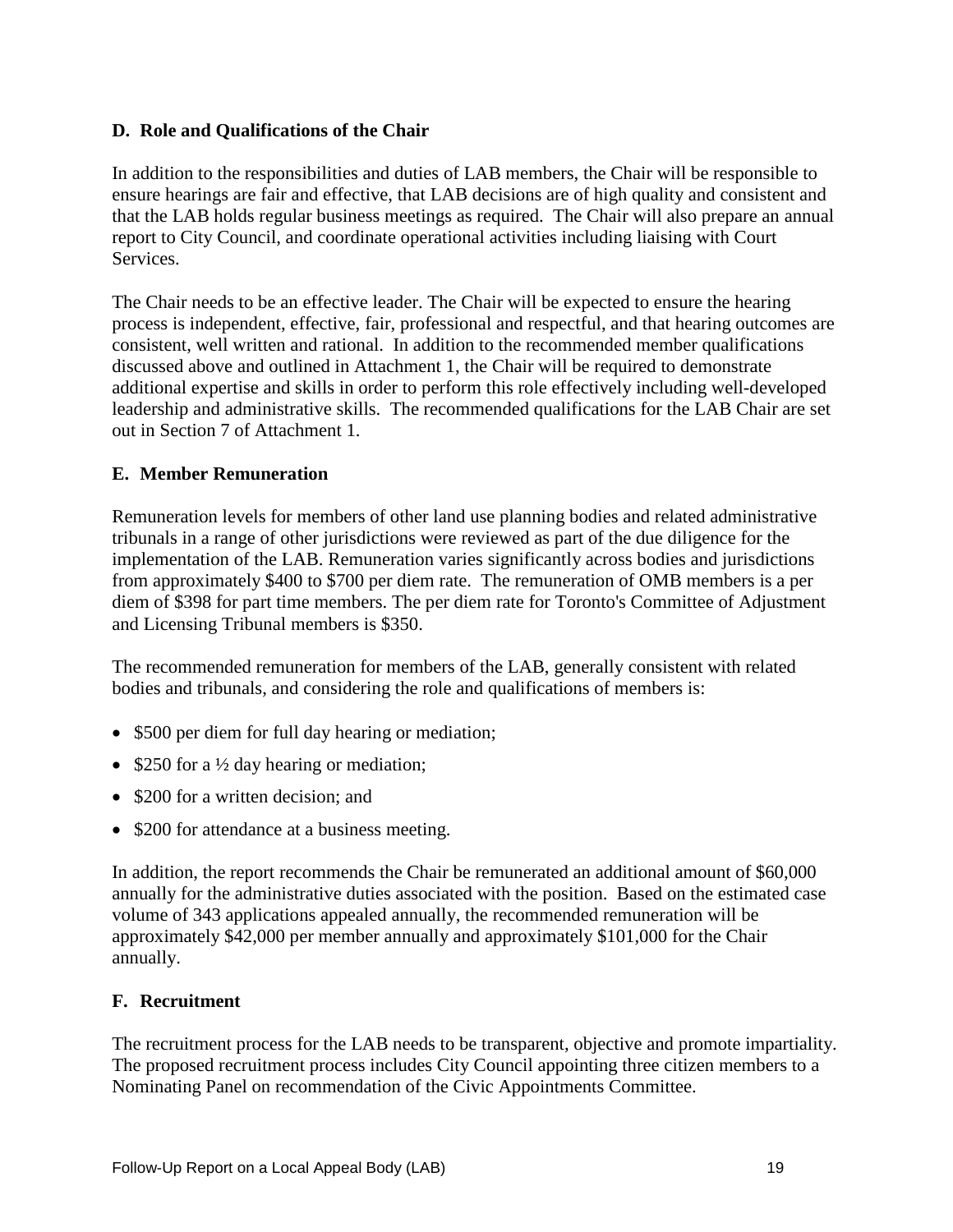The Nominating Panel will be responsible to review the applications, short list and interview applicants and recommend preferred candidates for member appointment and the appointment of a Chair directly to City Council. Outreach and advertising will be conducted to attract qualified candidates to submit applications and a search firm may support the Nominating Panel in its work.

#### **G. Term**

The term for LAB members will be subject to the term requirements of the City's *Public Appointments Policy* which provides for terms of 4 years until successors are appointed, served at the pleasure of City Council.

# **5. Fees for the Local Appeal Body**

City staff undertook a review and analysis of fees for land use bodies and related administrative tribunals including a case law review to identify fee options for the LAB. The analysis also considered legislative authorities and limitations in setting fees pursuant to the *City of Toronto Act, 2006* and the *Planning Act*, the City's *User Fee Policy* and principles of natural justice. Although fees for a LAB are not subject to the City's User Fee Policy, the general principles articulated in the Policy were considered in the analysis.

Pursuant to subsection 115(8) of the *City of Toronto Act, 2006*, City Council, through bylaw, can establish fees for the LAB. The *Planning Act*, Subsection 69(1) prohibits the City from recovering the cost of the LAB through planning application fees.

Appeal fees should not prevent access to an appeal body and where they do, could be viewed as a barrier to justice. The basic rights of citizens to appeal may be found to be infringed upon if an appeal fee causes undue hardship to the person seeking adjudication. The role of the LAB is to resolve disputes between parties and high fees that may prevent such resolution of disputes or appeals of decisions would be at odds with the basic function of the tribunal.

Seven (7) fee options were evaluated including:

- 1. A flat fee of \$125 (the same appeal fee as the OMB) which would require a 98% operating cost subsidy;
- 2. A flat fee of \$500 which would require a 92% operating cost subsidy;
- 3. A flat fee of \$1000 which would require a 85% operating cost subsidy;
- 4. A flat fee of \$6900 which achieves full operating cost recovery;
- 5. A differential fee whereby applicants pay the Committee of Adjustment application fee (which varies from \$1500 to \$4300 depending on type of application) and neighbours pay a \$125 appeal fee which would require a 74% operating cost subsidy;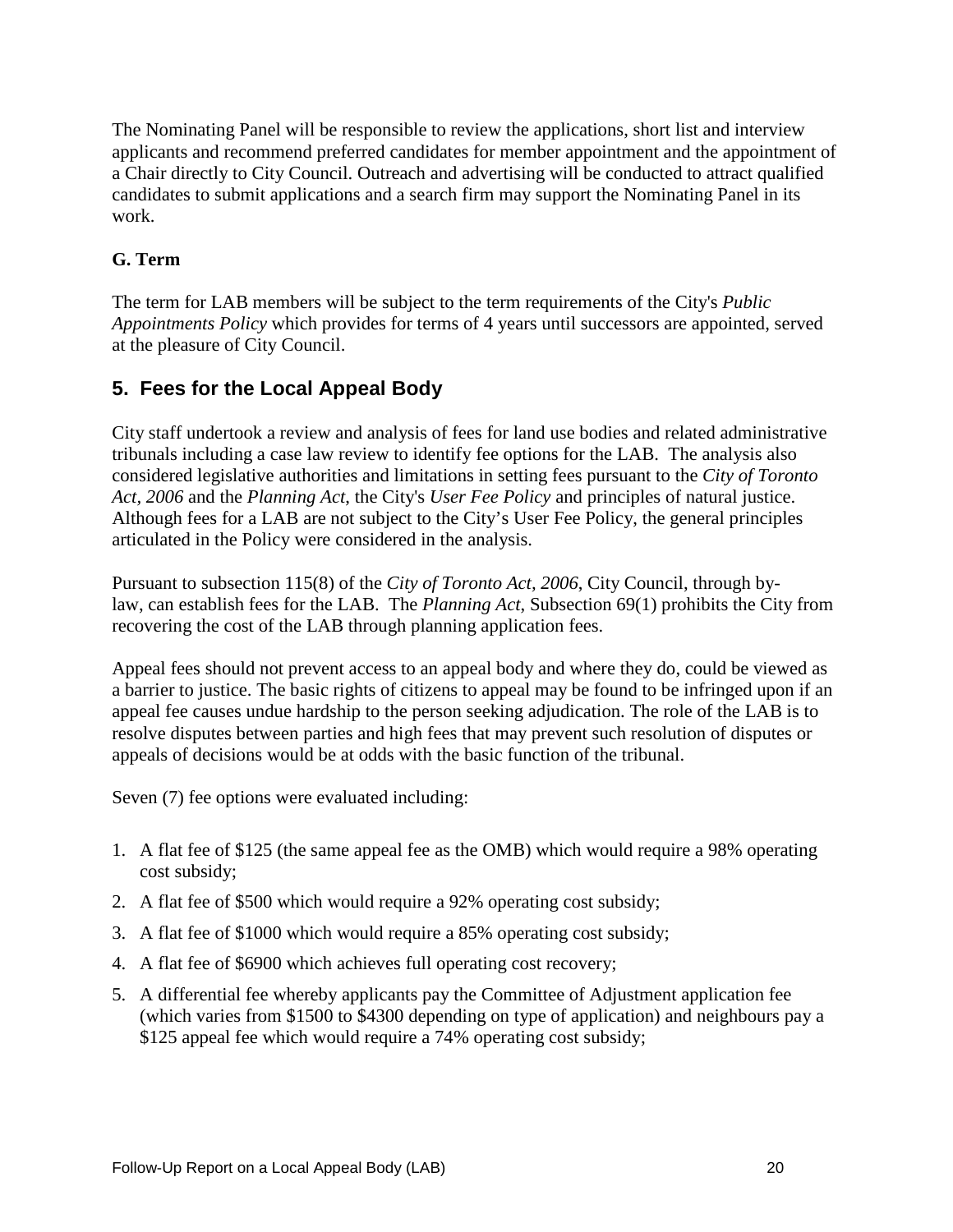- 6. A differential fee whereby applicants pay 1.5 times the Committee of Adjustment application fee (which varies from \$2200 to \$6500 depending on type of application) and neighbours pay \$125 which would require a 62% operating cost subsidy; and
- 7. A differential fee whereby applicants pay the Committee of Adjustment application fee (which varies from \$1500 to \$4300 depending on type of application) and neighbours pay a stepped fee depending on type of application, which would require a 74% operating cost subsidy.

In conducting the review of fee options, the fact that some appeals are associated with the same project and be adjudicated concurrently, (such as a consent decision with two related minor variance application appeals), was also considered. The fee options and related subsidy projections described above are based on an individual appellant's fee being charged on a per project appealed basis (rather than applied on each appealed application or decision individually), for 250 estimated annual cases/hearings.

Fee option 1 reflects the OMB's current appeal fee of \$125, which has not been reviewed or adjusted in almost twenty-five years, and represents an operating subsidy of 98%. This fee option is not recommended particularly given the City currently is not able to recover LAB costs through planning application fees and the fee has not been adjusted in many years to reflect even basic inflation. Fee option 4, a flat fee of \$6900 to achieve full operating cost recovery, is not recommended as it is high and may be viewed as a barrier to seeking adjudication. A differential fee contemplated in fee options 5, 6 and 7 is also not recommended as differential fees based on the type of applicant raise legal implications related to access to justice. A differential fee structure has not been identified in use in any related administrative tribunal in Canada.

#### **A. Recommended Appeal Fee**

The report, *Implementation of a Local Appeal Body for Toronto*, considered by Executive Committee at its June 30, 2015 meeting, recommended an appeal fee of \$1000. There were a number of communications submitted to Executive Committee expressing concern with the proposed fee and suggesting it may be a barrier to access to adjudication for many applicants, particularly residents.

The City Manager considered these comments and this report recommends that the fee to appeal a minor variance or consent decision to the LAB be set at \$500 per appellant (rather than \$1000) on a per project appealed basis and that the fee be included in the Toronto Municipal Code, Chapter 441, Fees and Charges.

The recommended fee is generally consistent with appeal fees in related administrative tribunals and considers access to the LAB adjudication process rather than cost recovery as the most important principle. It is recognized that a fee of \$500, while affordable to many, may still provide access issues for those without the ability to pay, and that the fee structure should not prohibit prospective appellants from accessing the LAB appeal process. The LAB will need to consider circumstances when they may waive or reduce appeal fees in their Rules of Procedure.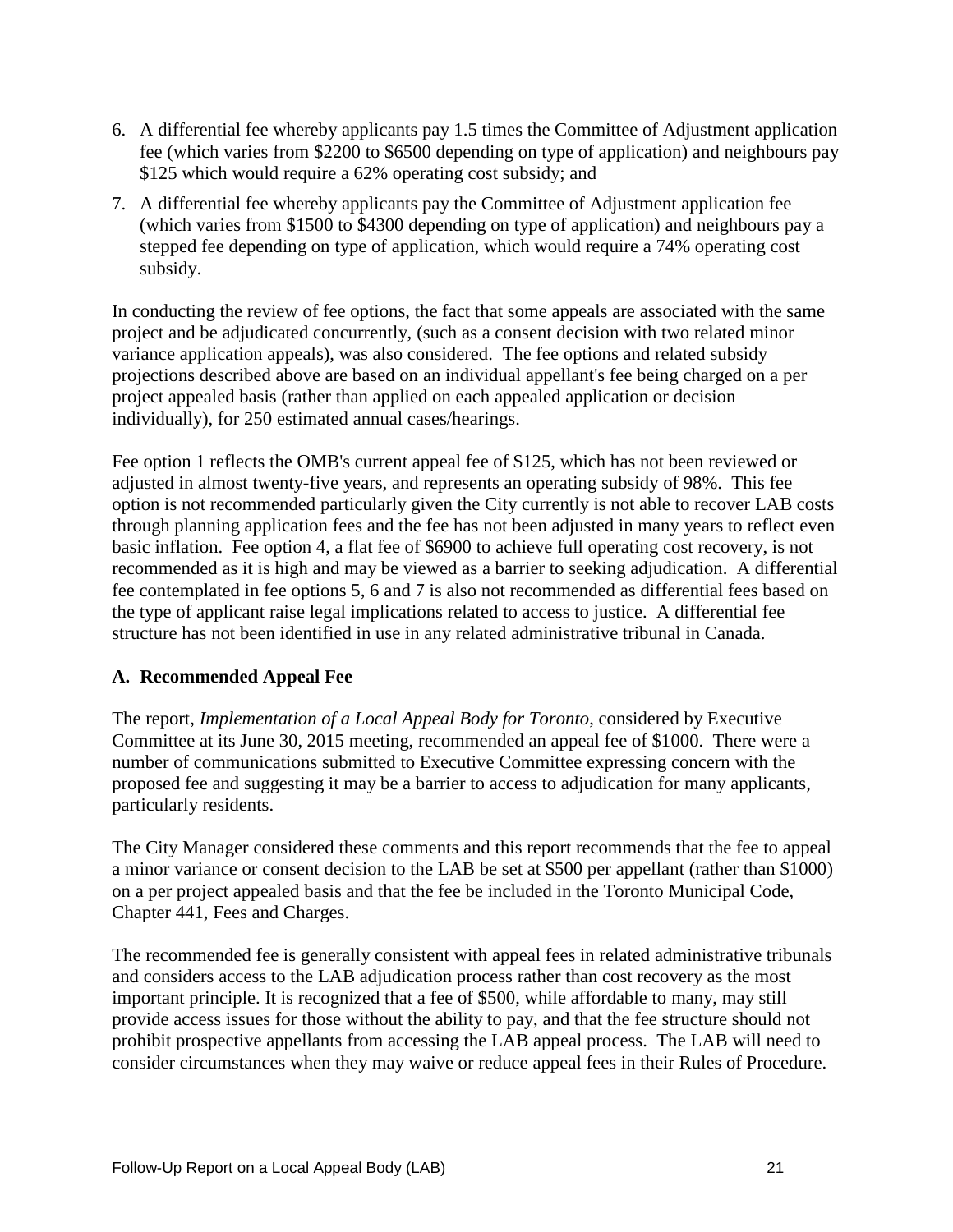For clarity, the appeal fee of \$500 will be for each appellant and will be applied on a per hearing basis (rather than on each individual appealed application or decision). For example, an appeal of a consent application with two related minor variance applications for the same overall project would have a total appeal fee of \$500, not \$1000, applied on a project basis for each appellant filing an appeal. In addition only one fee would be paid for a project by each appellant, rather than a separate mediation fee and hearing fee, for example.

# **6. Administrative Support**

The LAB requires administrative and hearing support in order to operate effectively including support related to:

- processing of appeals and hearings;
- scheduling hearings and assembling required materials;
- preparing notices and orders;
- meeting management support for hearings and mediations;
- administrative support for the LAB's business meetings and annual report preparation; and
- preparing its annual budget proposal for inclusion in the City's annual budget process.

This report recommends that City Council authorize Court Services to provide administrative and hearing support to the LAB. Court Services already provide this service to the Courts and the Toronto Licensing Tribunal and are well suited to assume this responsibility. The Director, Court Services in consultation with the City Manager, will lead the implementation of the LAB and coordinate its start-up over the next several months.

#### **7. Facility Requirements of the LAB**

A review of location and facilities options was undertaken based on estimated space and operational needs of the LAB. It is anticipated a facility of at least 5,500 square feet for hearing, mediation, administration and file storage is required in a central location that is accessible by subway and has public parking in the area. Facilities staff undertook a property search across City and agency owned assets (including the Civic Centres) and third party buildings based on the requirements and several sites were short-listed for additional due diligence including site visits, rent and occupancy cost analysis and construction requirements to ready the space.

A centralized operational model in which LAB hearing facilities, member areas and office support functions are consolidated at one location, with an appropriate arrangement to encourage independence of operations, is preferred to a multi-location model that would significantly increase costs and reduce administrative efficiencies. Appeal application intake, however, could potentially occur at multiple locations.

This report recommends that City Council authorize a Lease between the City as Tenant and the Toronto Public Library Board as Landlord at 40 Orchard View Boulevard substantially on the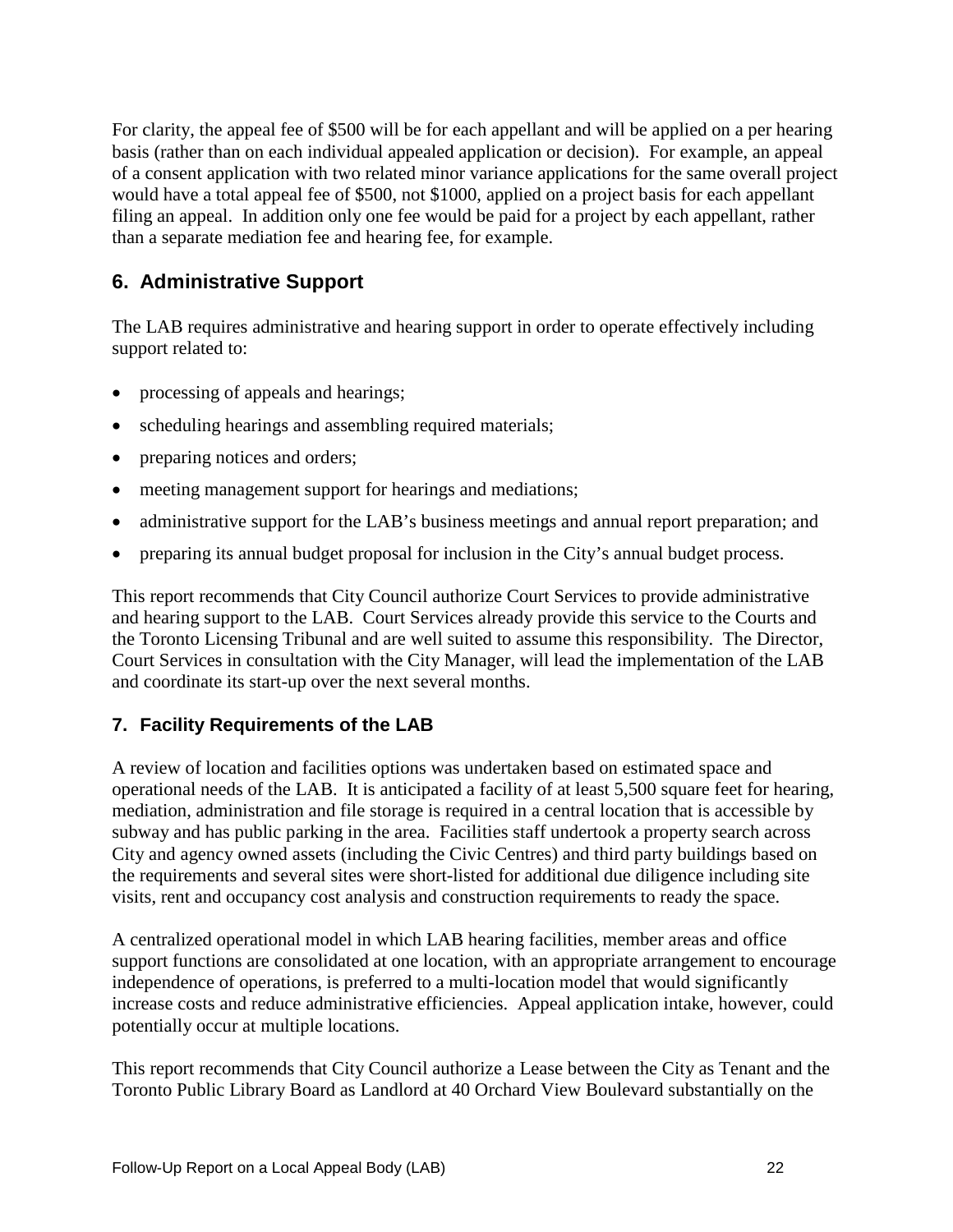terms set out in Attachment 3. The key terms include a Lease term of five years with two options to renew for an additional five years each, and at a cost of \$18 per square foot rentable area with a 2% annual inflation cost for a total annual cost of \$162,000.

Although the space recommended at that location is larger than the estimated space requirements of the LAB, it is the preferred option due to location, subway access and cost. The larger space of 7500 square feet usable space will enable a separate office area for the members, which supports the LAB's independence and separation from the City administration. The additional space will also provide improved file storage.

Given that the Toronto Public Library owns the property, the cost of \$18 per square foot and \$162,000 annually reflects occupancy and maintenance costs only. The Orchard View Boulevard location was the only City or agency owned facility that the property search identified. A term of five years with an option to renew for an additional two five-year terms is recommended given that the LAB is a new body, caseloads are uncertain and legislative requirements could change in the future.

#### **A. Construction Costs and Timing**

Facilities staff assessed cost and time estimates for the required renovation and construction to outfit LAB space with hearing rooms, office space, public reception and file viewing areas, meeting rooms and related facilities.

The construction cost estimate for 40 Orchard View Boulevard is approximately \$1.577M, which includes an estimated \$175 per square foot renovation cost taking into consideration the specialized nature of the space including requirements to soundproof hearing and mediation rooms, and includes a project management fee for overseeing and coordinating all aspects of the procurement, construction and fit-out of the space. Facility Services staff estimate that construction will take approximately 12-18 months and will work with the appropriate City staff to ensure an expeditious construction period. It is anticipated that the premises will be ready for LAB occupancy by mid to late 2017. Construction costs for the other short-listed sites were in the same order of magnitude.

#### **Estimated One-time Capital Construction Costs**

| <b>Item</b>                                | <b>Cost Estimate (\$000s)</b> |
|--------------------------------------------|-------------------------------|
| <b>Consultant Fees and Building Permit</b> | \$175.0                       |
| <b>Renovation/Construction Costs</b>       | \$1,100.0                     |
| <b>Security Equipment</b>                  | \$50.0                        |
| Contingency                                | \$133.0                       |
| Project Management Fee                     | \$119.0                       |
| <b>Total</b>                               | \$1,577.0                     |

It is recommended that a capital project entitled *Local Appeal Body Facility Renovations* with a total project cost of \$1.577 million be created as part of the Court Services Capital Program with annual cash flows of \$1.0 million in 2016 and \$0.577 million in 2017; funded from a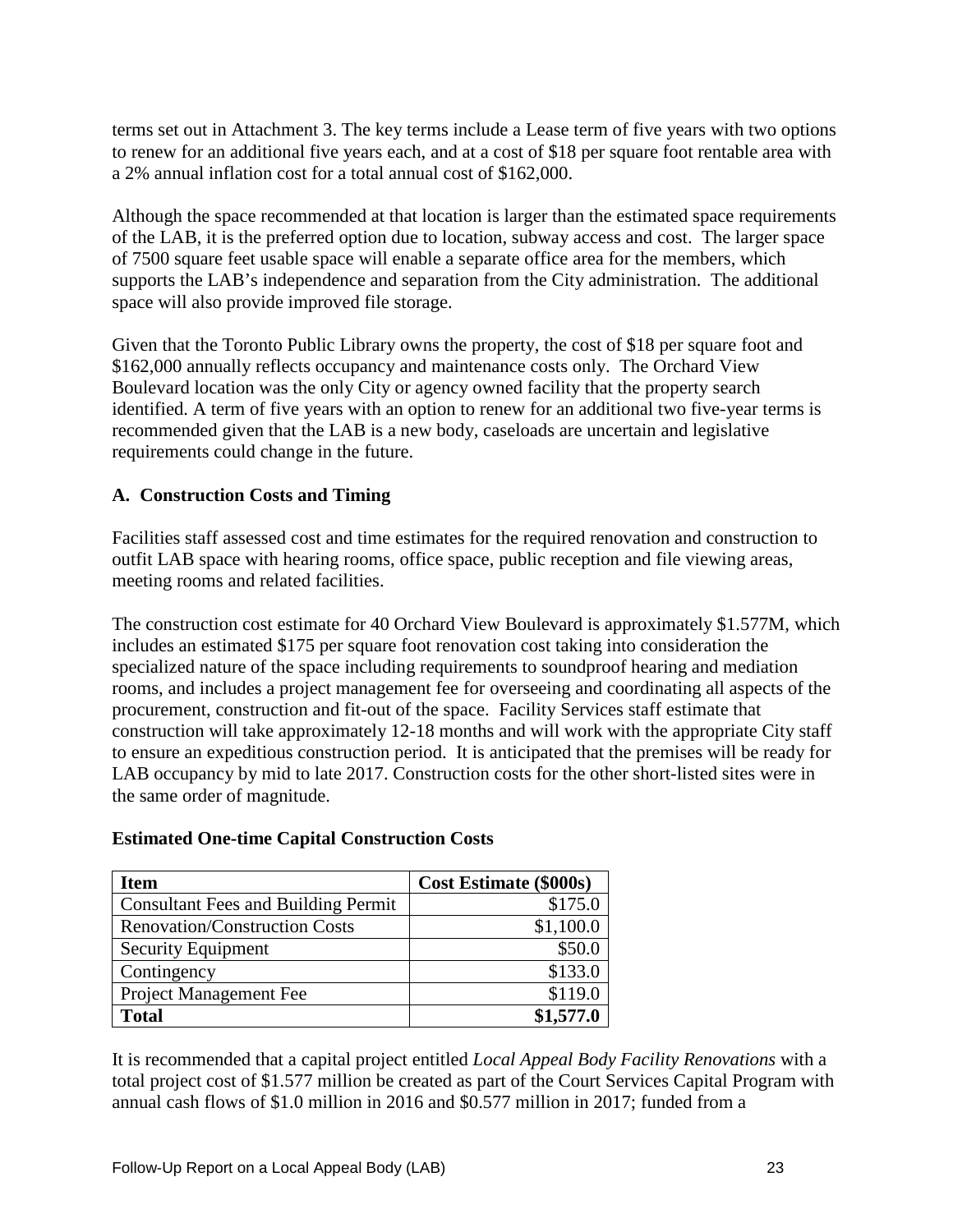contribution to capital of \$0.388 million and a contribution of \$1.189 million from the Capital Financing Reserve.

## **8. Start-Up Costs for the LAB**

In addition to construction costs, one-time start-up costs are also required to set up the LAB. These include furniture, fixtures and equipment consisting of such items as furniture/work stations, equipment costs (computers, telephones), a filing system, cabling, hub equipment and signage, and a project coordinator to oversee the initial implementation of the LAB for a 12 month period.

| <b>Estimated One-time Start-up Costs</b> |  |  |  |
|------------------------------------------|--|--|--|
|------------------------------------------|--|--|--|

| <b>Item</b>                                         | <b>Cost Estimate (\$000s)</b> |
|-----------------------------------------------------|-------------------------------|
| Furniture, Fixtures and Equipment                   | \$375.0                       |
| $(7,500 \text{ sq.ft. at } $50 \text{ per sq.ft.})$ |                               |
|                                                     |                               |
| Contingency at 10%                                  | \$37.5                        |
| Project Coordinator (for 12 months)                 | \$148.0                       |
| <b>Total</b>                                        | \$560.5                       |

One-time start-up costs are estimated to be \$0.560 million (\$0.524 million in 2016 and \$0.037 million in 2017). Funding is available in the 2016 Operating Budget (LAB funding in 2016 of \$1.529 million net) for these one-time start-up cost requirements.

#### **9. Annual Operating Budget for the LAB**

It is estimated that the LAB's gross annual operating costs will be \$1.689 million. Operating costs include total staff costs (\$0.552 million), member costs (\$0.350 million), overhead costs to operate the office (\$0.625 million, also including legal costs) and occupancy costs (\$0.162 million) for the LAB's office/hearing room space at 40 Orchard View Boulevard.

Estimated revenues for the LAB under the recommended fee structure are \$0.171 million, resulting in an annual net operating budget requirement of \$1.517 million.

| <b>Item</b>                           | <b>Cost Estimate (\$000s)</b> |  |  |  |
|---------------------------------------|-------------------------------|--|--|--|
| <b>Staff Costs Including Benefits</b> |                               |  |  |  |
| Supervisor $(1)$                      | \$130.0                       |  |  |  |
| Court Clerks (4)                      | \$345.0                       |  |  |  |
| Support Assistant (1)                 | \$77.0                        |  |  |  |
| <b>Total Staff Costs</b>              | \$552.0                       |  |  |  |
| <b>Members</b>                        |                               |  |  |  |
| Chair                                 | \$101.0                       |  |  |  |
| Members $(6)$                         | \$249.0                       |  |  |  |
| <b>Total Member Costs</b>             | \$350.0                       |  |  |  |

#### **Estimated Annual Operating Costs**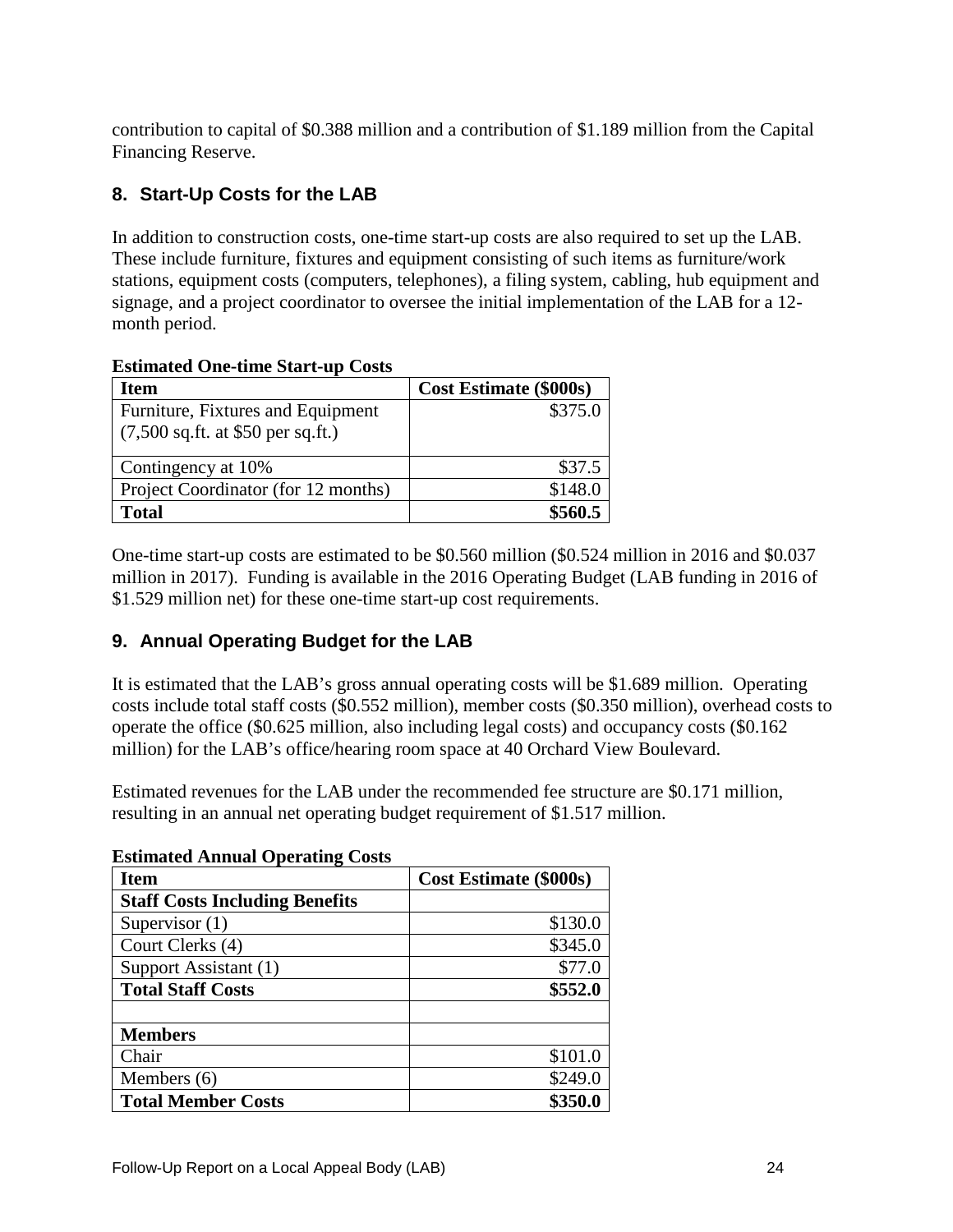| <b>Item</b>                            | <b>Cost Estimate (\$000s)</b> |
|----------------------------------------|-------------------------------|
| <b>Overhead Costs</b>                  |                               |
| Office Costs (IT services, translation | \$425.0                       |
| service, office supplies, etc.)        |                               |
| <b>Legal Costs</b>                     | \$200.0                       |
| <b>Total Overhead Costs</b>            | \$625.0                       |
| <b>Occupancy Costs for Space</b>       | \$161.6                       |
| <b>Total Gross Expenditure</b>         | \$1,688.6                     |
| Revenue (\$500 per hearing)            | \$171.5                       |
| <b>Net Expenditure</b>                 | \$1,517.1                     |

The 2016 Operating Budget includes funding of \$1.529 million net for initial LAB start-up and operations in 2016.

Additional funding above current approved levels will be required within the 2017 Operating Budget in the amount of \$0.075 million, in 2018, there is an incremental savings of \$0.037 million resulting from the completion of the temporary project coordinator position to set up the LAB.

# **10. Conclusion**

This report responds to Executive Committee's request for information on a review and consultation for establishing a mediation program related to Committee of Adjustment decisions, as well as an update on a number of legislative initiatives. It also recommends details on the governance and administrative structure of a Local Appeal Body (LAB).

Research and consultation on mediation for land use planning disputes was undertaken and a Mediation Pilot Project, at a total cost of \$50,000 is recommended. The pilot program will test the impact of mediation with respect to appeals of Committee of Adjustment decisions. Once the Mediation Pilot Project is complete, an assessment will be made and the City Manager, in consultation with Court Services, will report the results to the Planning and Growth Management Committee.

The report provides an update on related legislative initiatives. The Province of Ontario recently approved amendments to the *Development Charges Act* and the *Planning Act* through Bill 73. The in-force date for these changes has not yet been announced. City Council requested amendments to the *City of Toronto Act, 2006,* including authority to dissolve or change a LAB and to recover LAB costs through the application planning process. It is uncertain whether the Province will make these requested changes. If these changes are not made, the City will not have the authority to dissolve or change the LAB once implemented.

The governance and administrative structure, office space and budgetary requirements, as well as an appeal fee, needed to move forward with the implementation of LAB are recommended in this report. The governance and associated implementation details are substantively the same as provided in the report to Executive Committee in June 2015 with the exception of the appeal fee. City staff reviewed the appeal fee and recommend an appeal fee of \$500 rather than \$1000 per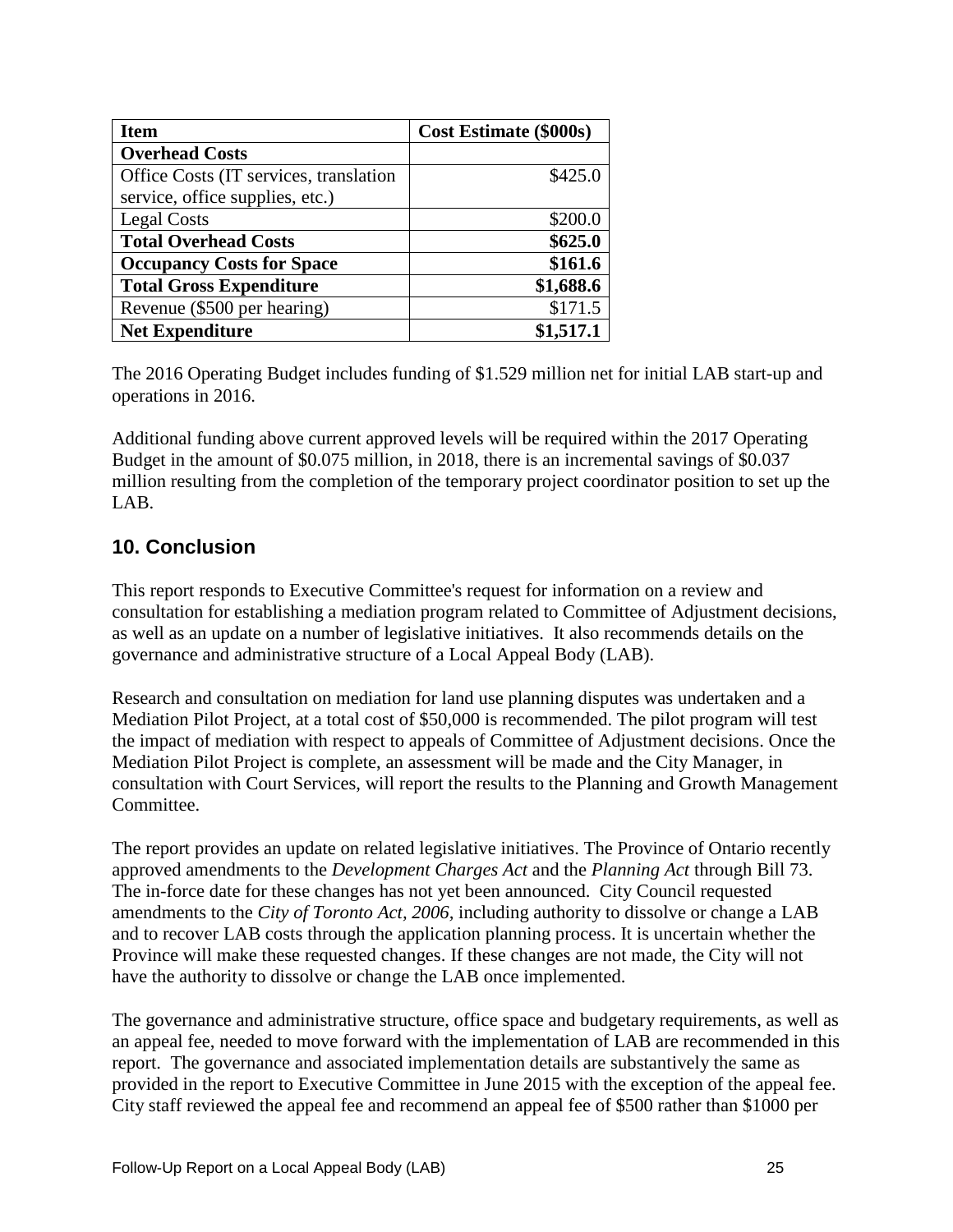hearing. The LAB will require one time start-up and ongoing operating costs as well as capital costs for construction of the office space and hearing rooms. These costs are detailed in the report.

# **CONTACT**

Peter Notaro Executive Director, Strategic and Corporate **Policy** Phone: 416-392-6783 Email: [pnotaro@toronto.ca](mailto:pnotaro@toronto.ca) 

\_\_\_\_\_\_\_\_\_\_\_\_\_\_\_\_\_\_\_\_\_\_\_\_\_\_\_\_\_\_\_

Fiona Murray Director, Corporate Policy Phone: 416-397-5214 Email: [fmurray@toronto.ca](mailto:fmurray@toronto.ca)

# **SIGNATURE**

Peter Wallace City Manager

# **ATTACHMENTS**

Attachment 1 - Board Governance Structure for Toronto's Local Appeal Body

Attachment 2 - Local Appeal Body Municipal Code Provisions

Attachment 3 - Terms and Conditions for 40 Orchard View Boulevard

Attachment 4 – Guiding Principles for LAB Implementation

Attachment 5 – Committee of Adjustment Appeal Activity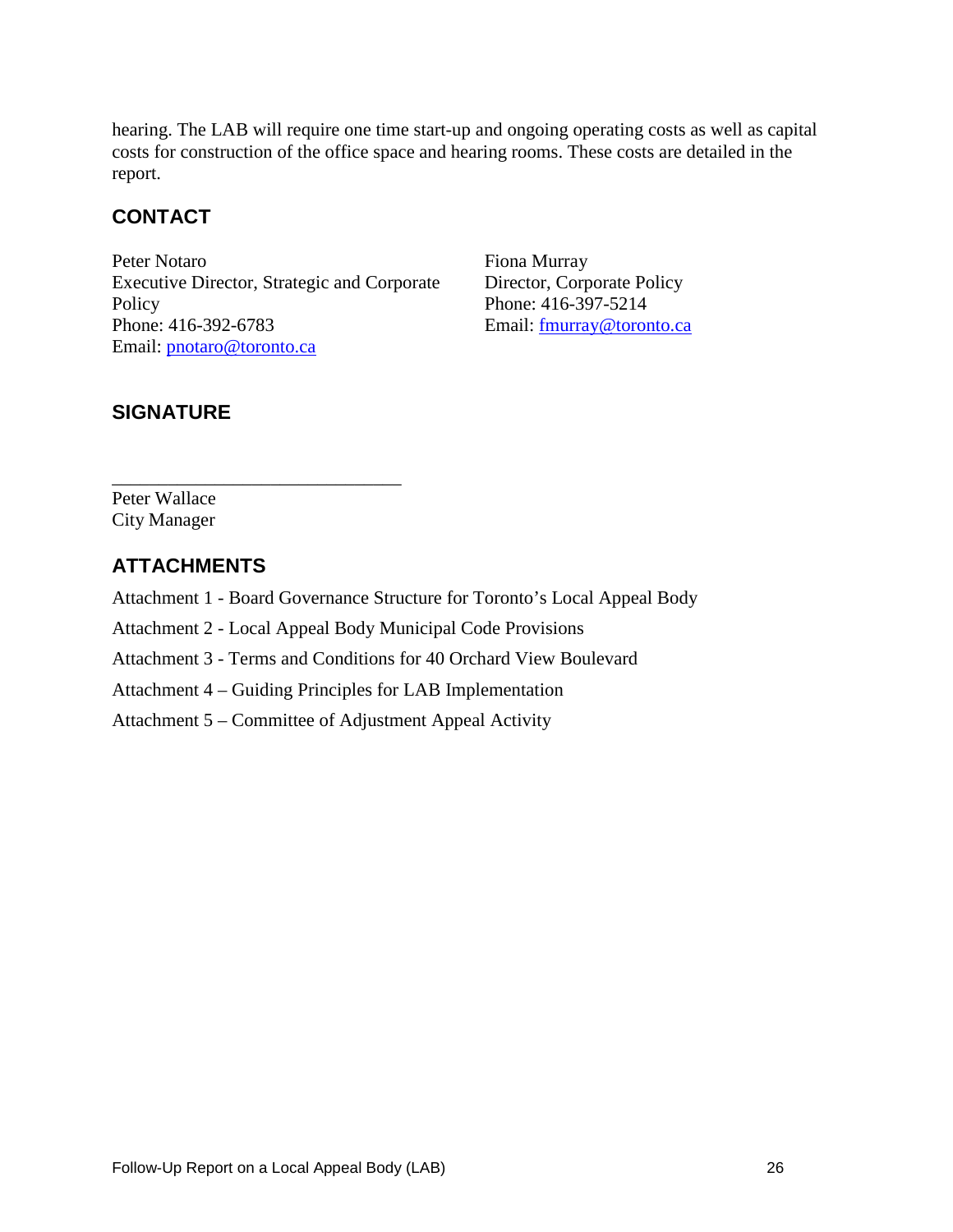# **Governance Structure for Toronto's Local Appeal Body**

#### **1. Mandate**

The Local Appeal Body is an independent quasi-judicial tribunal that hears appeals of Committee of Adjustment decisions for minor zoning variances and land severances (consents).

The Local Appeal Body is a local board of the City established under the *Planning Act* and the *City of Toronto Act*, *2006.* The Local Appeal Body assumes all the powers and authority of the Ontario Municipal Board for hearing appeals to Committee of Adjustments decisions for minor variance and consent applications. Local Appeal Body hearings will be conducted in accordance with the *Statutory Powers Procedure Act*.

#### **2. Member Responsibilities**

LAB members are responsible to:

- Review materials filed with each application they hear;
- Conduct site inspections of the subject property to assess the impacts the proposal may have on the surrounding area;
- Conduct mediations;
- Preside over hearings and render a written decision based on the evidence presented;
- Attend business meetings of the Local Appeal Body; and
- Attend training sessions.

#### **3. Chair Responsibilities**

In addition to the member responsibilities identified in Section 2, the Chair of the Local Appeal Body is responsible to:

- Ensure that hearing practices of the Local Appeal Body are fair and effective;
- Ensure quality and consistency of Local Appeal Body decisions;
- Act as the lead representative and spokesperson for the Local Appeal Body;
- Obtain external legal advice as needed;
- Prepare the Annual Report to City Council on the Local Appeal Body activities;
- Chair the Business Meetings of the Local Appeal Body;
- Liaise with City staff on administrative support matters;
- Coordinate member training and professional development; and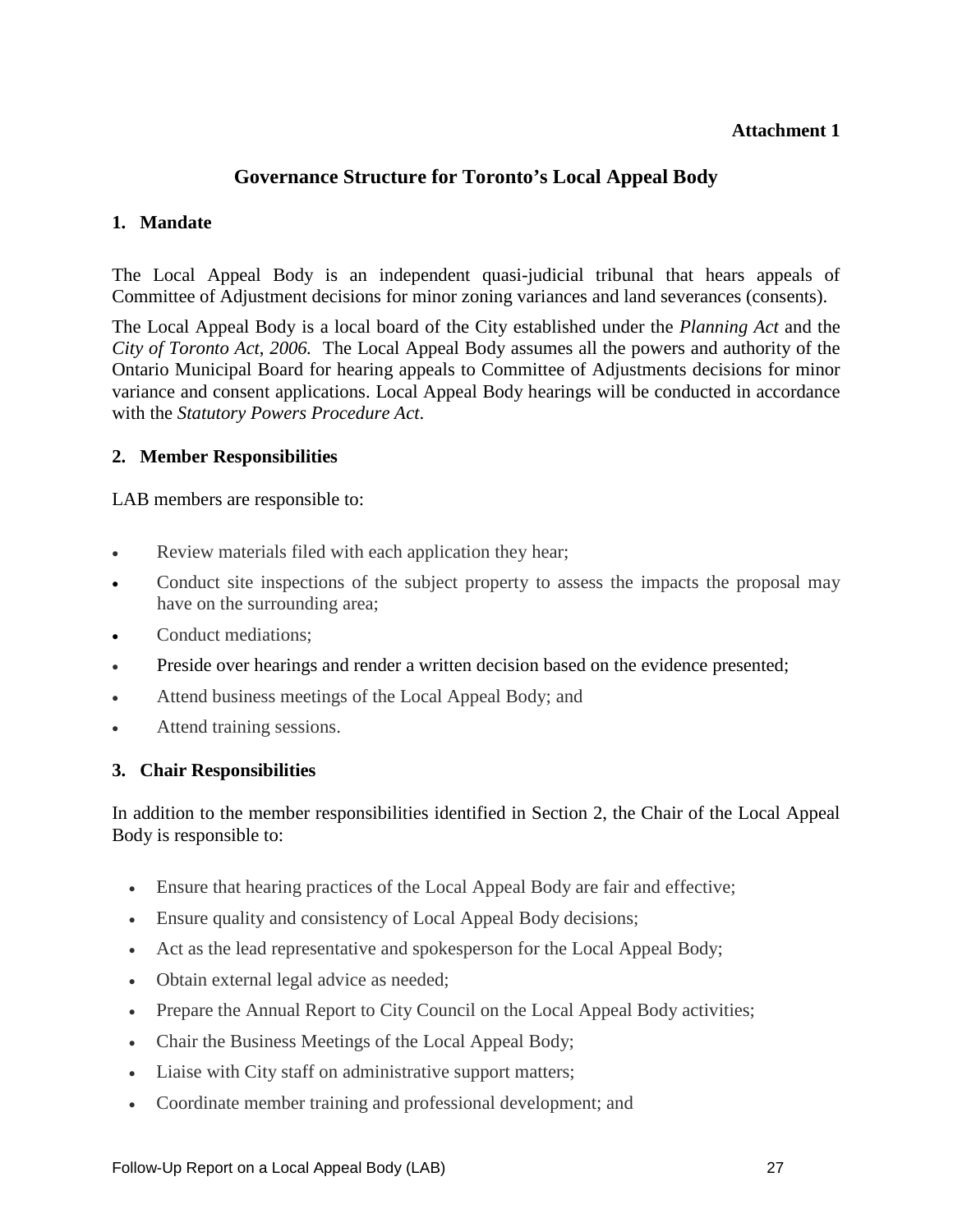• Lead the response to information and privacy related matters respecting the Local Appeal Body

#### **4. Board Size and Composition**

The Local Appeal Body consists of seven members, including a Chair. Each hearing is conducted by one member.

#### **5. Eligibility Requirements**

Citizen members are eligible for appointment to the Local Appeal Body, and eligible to remain on the Local Appeal Body after appointed, if they satisfy the eligibility requirements for appointment as set out in the City's *Public Appointments Policy*. Former Council Members who served in the immediately preceding term of Council are ineligible for appointment.

The LAB members will be required to meet the eligibility requirements pursuant to the *City of Toronto Act, 2006*. The Act provides that the City shall not appoint a City employee, Member of City Council, a land division committee, or member of a committee of adjustment or planning advisory committee member to the Local Appeal Body.

A member of the Local Appeal Body cannot act as an agent for applicants before the Committee of Adjustment, Local Appeal Body and other City administrative tribunals and would be required to resign from the Local Appeal Body before doing so. Individuals who act as agents for applicants are not eligible for appointment.

#### **6. Member Qualifications**

Local Appeal Body members shall have the following skills and expertise:

- Experience in adjudication and mediation;
- Knowledge and experience with land use planning and planning law;
- Excellent listening skills and ability to analyze complex evidence;
- Sound judgement, tact, fairness and decorum;
- Ability to write clearly and concisely;
- Demonstrated high ethical standards and integrity;
- Ability to work under pressure to ensure timely hearing decisions; and
- Respect for access to justice, diversity and accommodation.

#### **7. Chair Qualifications**

#### In addition to Member Qualifications the Chair shall also exhibit

• Demonstrated leadership and administrative skills;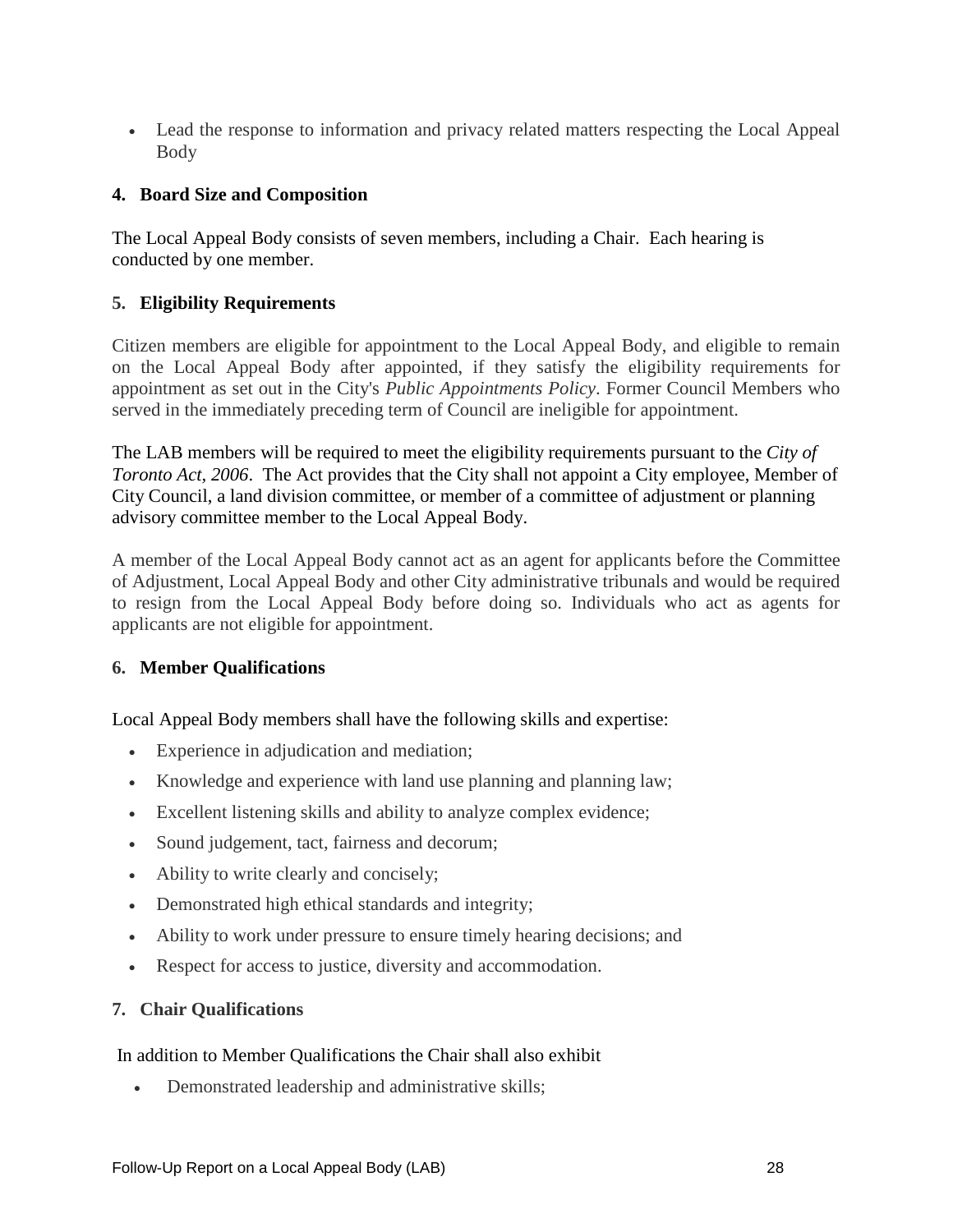- Highly developed chairing and facilitation skills;
- Demonstrated ability to work effectively with others;
- Knowledge of access to information and privacy legislation; and
- The ability to effectively represent the Local Appeal Body and communicate with City Council, City committees, the media and the general public.

#### **8. Citizen Appointments Process**

The Chair and the Members are recruited through the following process. Applicants will need to indicate whether they are applying for recruitment as a member or as Chair.

City Council, on the recommendation of the Civic Appointments Committee, will approve the selection of a Nominating Panel of three citizens and their Terms of Reference. The Nominating Panel will review applications, determine which candidates are to be interviewed, conduct the interviews and assessments, and make a recommendation to City Council on which members and a Chair should be appointed to the Local Appeal Body.

A search consultant may be used to recruit applicants for the Member and Chair positions. The City Clerk may administer a written test to help assess the competencies of the candidates to be used by the Nominating Panel.

#### **9. Hearings**

Hearings are subject to notification requirements of the *Planning Act* and any Procedure By-law requirements that the Local Appeal Body may adopt. Hearings are open to the public.

#### **10. Remuneration**

#### **Members**

\$500 per diem for full day hearing or mediation

\$250 for a <sup>1/2</sup> day hearing or mediation

- \$200 for a written decision
- \$200 for attendance at a business meeting

#### **Chair**

In addition to receiving the remuneration for a member, the Chair shall receive \$60,000 annually for performing their duties as Chair.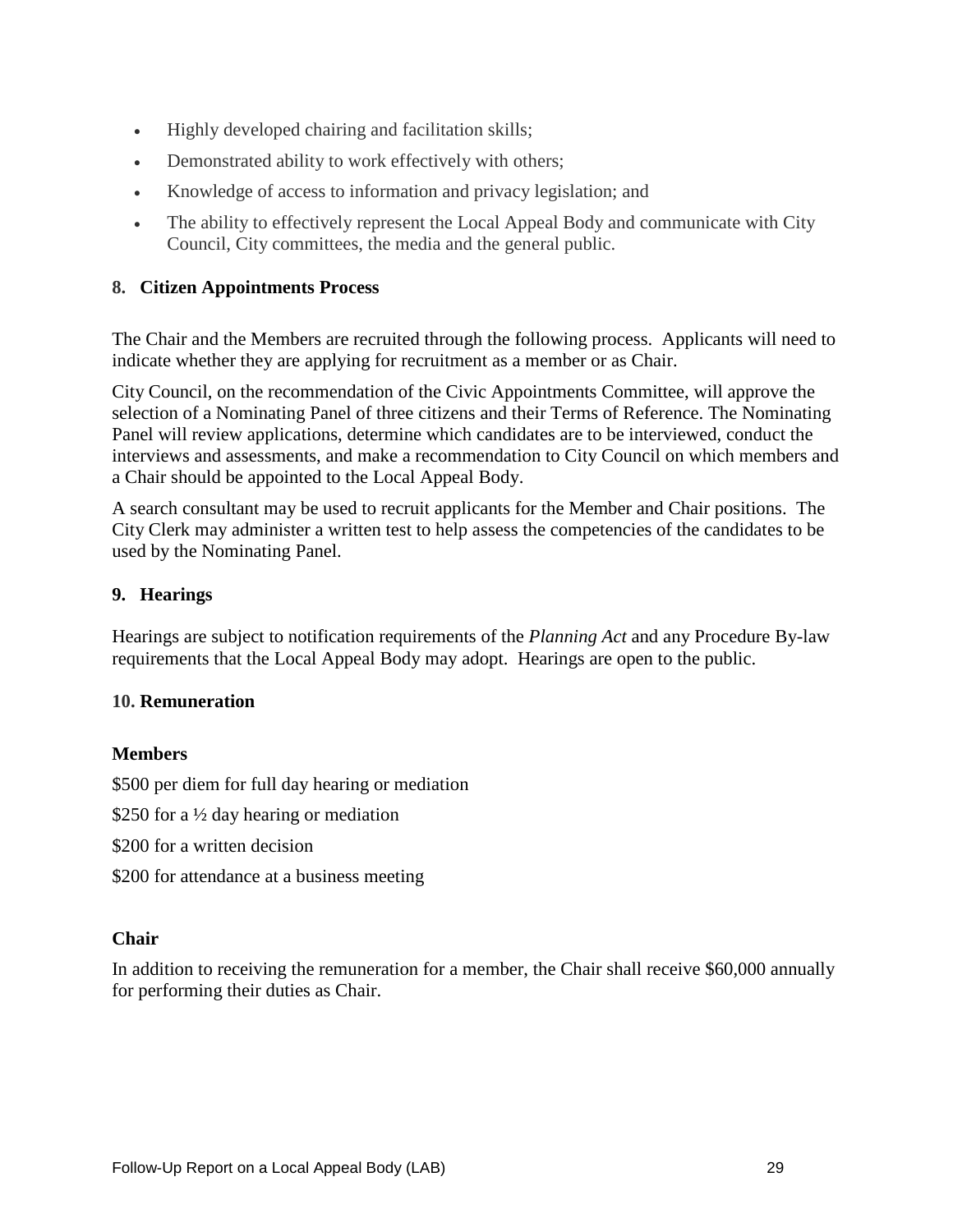| <b>Subject</b>                 | <b>Provision</b>                                                                                                                                                                                                                |  |  |  |  |
|--------------------------------|---------------------------------------------------------------------------------------------------------------------------------------------------------------------------------------------------------------------------------|--|--|--|--|
| <b>Creation of Committee</b>   | The Local Appeal Body is constituted by the City of Toronto                                                                                                                                                                     |  |  |  |  |
| Mandate                        | The Local Appeal Body is an independent quasi-judicial<br>tribunal that hears appeals of Committee of Adjustment<br>decisions for minor zoning variances and land severances<br>(consents).                                     |  |  |  |  |
|                                | The Local Appeal Body assumes all the powers and<br>authority of the Ontario Municipal Board for hearing appeals<br>to Committee of Adjustment decisions for minor variance<br>and consent.                                     |  |  |  |  |
| Procedures                     | The Local Appeal Body must establish its own Procedure<br>By-law adopted at a Business Meeting. Local Appeal Body<br>hearings are conducted in accordance with the Procedure By-<br>law and the Statutory Powers Procedure Act. |  |  |  |  |
| <b>Board Composition</b>       | The Local Appeal Body consists of seven members,<br>including a member who acts as the Chair.                                                                                                                                   |  |  |  |  |
| <b>Member Responsibilities</b> | Local Appeal Body members are responsible for conducting<br>mediations, presiding over hearings and rendering a written<br>decision on hearings based on the evidence presented.                                                |  |  |  |  |
| Term                           | The term of Local Appeal Body members is subject to the<br>City's Public Appointments Policy and is 4 years, or until<br>successors are appointed.                                                                              |  |  |  |  |
| <b>Staff Support</b>           | The Court Services Division administers the Local Appeal<br>Body.                                                                                                                                                               |  |  |  |  |

# **Local Appeal Body Municipal Code Provisions**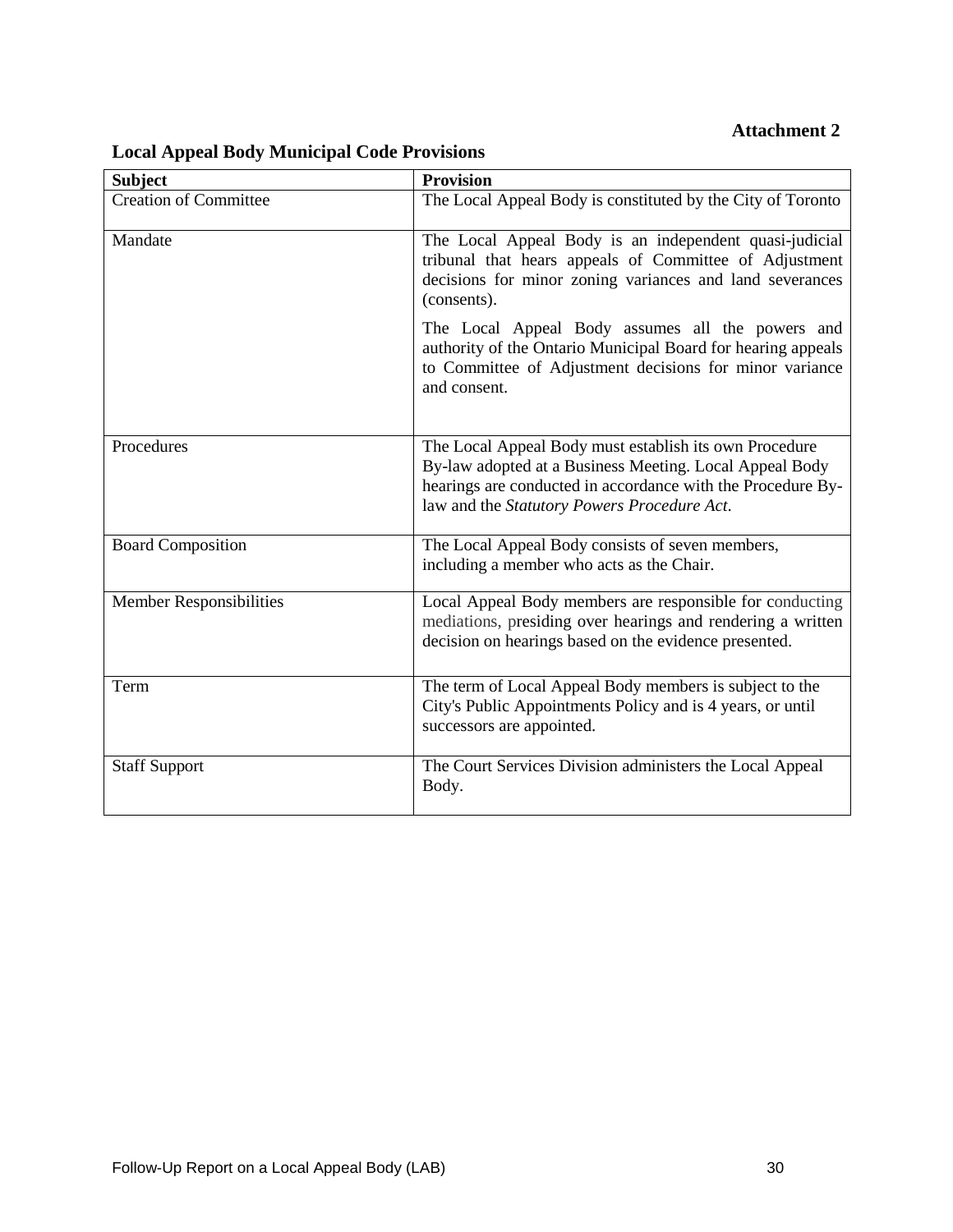# **Terms and Conditions for Lease of 40 Orchard View Boulevard**

| Landlord:                  | <b>Toronto Public Library Board</b>                                                                                                                                                                                                                                                                                                                                                                                                              |
|----------------------------|--------------------------------------------------------------------------------------------------------------------------------------------------------------------------------------------------------------------------------------------------------------------------------------------------------------------------------------------------------------------------------------------------------------------------------------------------|
| Tenant:                    | City of Toronto (for use of the Local Appeal Body)                                                                                                                                                                                                                                                                                                                                                                                               |
| Address:                   | 40 Orchard View Boulevard                                                                                                                                                                                                                                                                                                                                                                                                                        |
| Area:                      | 8,975 square feet of Rentable A rea (7,500 square feet of<br>Usable Area) on the second floor, being suites 211, 215, 253 and 256                                                                                                                                                                                                                                                                                                                |
| Term:                      | A term of five (5) years, with two (2) options to renew for an additional<br>five (5) years each                                                                                                                                                                                                                                                                                                                                                 |
| Commencement:              | To be finalized after City Council approves staff report (estimated to be<br>May 1, 2016)                                                                                                                                                                                                                                                                                                                                                        |
| Rent                       | Gross rate of \$18.00 per square foot (Rentable Area) to be escalated on<br>an annual basis of 2% per year based on inflation. Annual amount to be<br>\$161,550. Total maximum cost of the Agreement will be \$2,793,752,<br>based on a maximum 15-year commitment. There will be no extra costs<br>associated with utilities, tenant's proportionate share, operating costs or<br>realty taxes.                                                 |
| Options:                   | Two (2) options to renew for an additional five (5) years each, with 6<br>months' notice                                                                                                                                                                                                                                                                                                                                                         |
| Tenant's work:             | Tenant will undertake capital improvements of approximately<br>\$1.577 million, based on 7,500 square feet Usable Area.                                                                                                                                                                                                                                                                                                                          |
| <b>Termination Clause:</b> | By the Tenant only with six month written notice                                                                                                                                                                                                                                                                                                                                                                                                 |
| First Right of Refusal     | The Landlord covenants and agrees that the Tenant shall have the first<br>right of refusal to lease any additional useable space in the building<br>adjacent to any portion of the Premises that becomes available at<br>commencement of the tenancy, renewal and or extension thereof.                                                                                                                                                          |
| Overholding                | In the event that the Tenant remains in occupation of the premises at the<br>expiration of the lease or any renewal or extension thereof, the Tenant<br>shall remain as a month to month tenant at the rent and on the same terms<br>and conditions immediately preceding the expiration of the lease or any<br>renewal or extension thereof. This would include the provision of a 2%<br>annual increase that commences January 1 of each year. |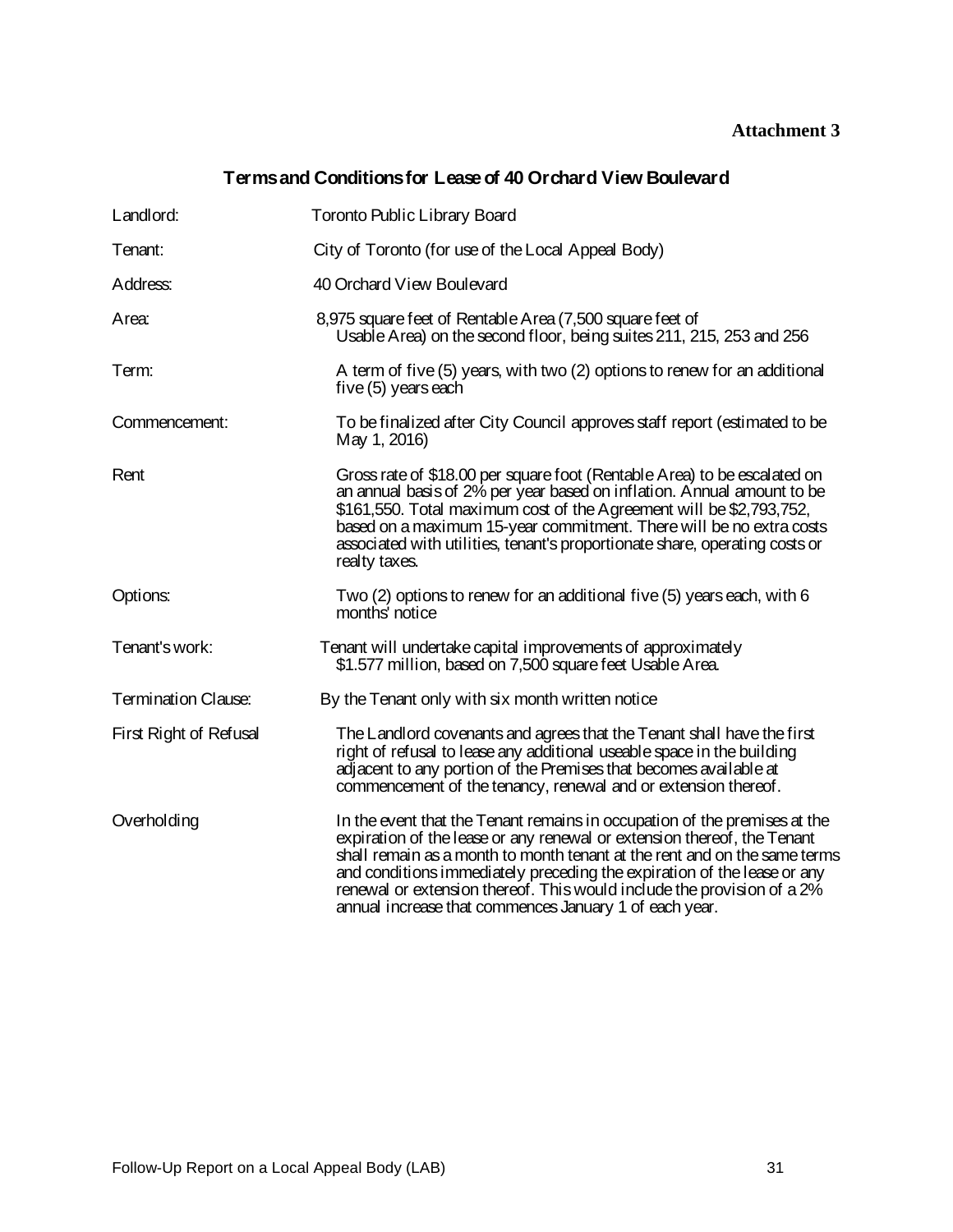# **Guiding Principles for LAB Implementation**

- 1. **Appointment**  Members will be appointed using a fair and impartial recruitment process where the most qualified candidates are appointed by City Council.
- 2. **Qualifications**  Members will have adjudicative experience, familiarity with land use planning and planning law, ability to make sound, balanced decisions and be free of conflicts of interest.
- 3. **Remuneration** Members will be remunerated at a level that ensures they are able to effectively perform their role.
- 4. **Oversight and Accountability** The LAB will operate as an independent decision-making body free from influence by outside parties, and subject to appropriate legislation and policies.
- 5. **Practices and Procedures** The LAB will determine its own hearing practices and procedures in accordance with relevant legislation such as the *Statutory Powers and Procedures Act* and *COTA*.
- 6. **Structure and Relationship with the City** The LAB will be structured to provide efficient and timely due process with administrative support from the City.
- 7. **Costs of Implementing and Maintaining a LAB** The City will provide adequate start-up and ongoing operational funding to the LAB to ensure that it functions effectively and independently.
- 8. **Appeal Filing Fees** In establishing fees for the LAB, Council will be guided by the legislation, the City's User Fee Policy and principles of natural justice.